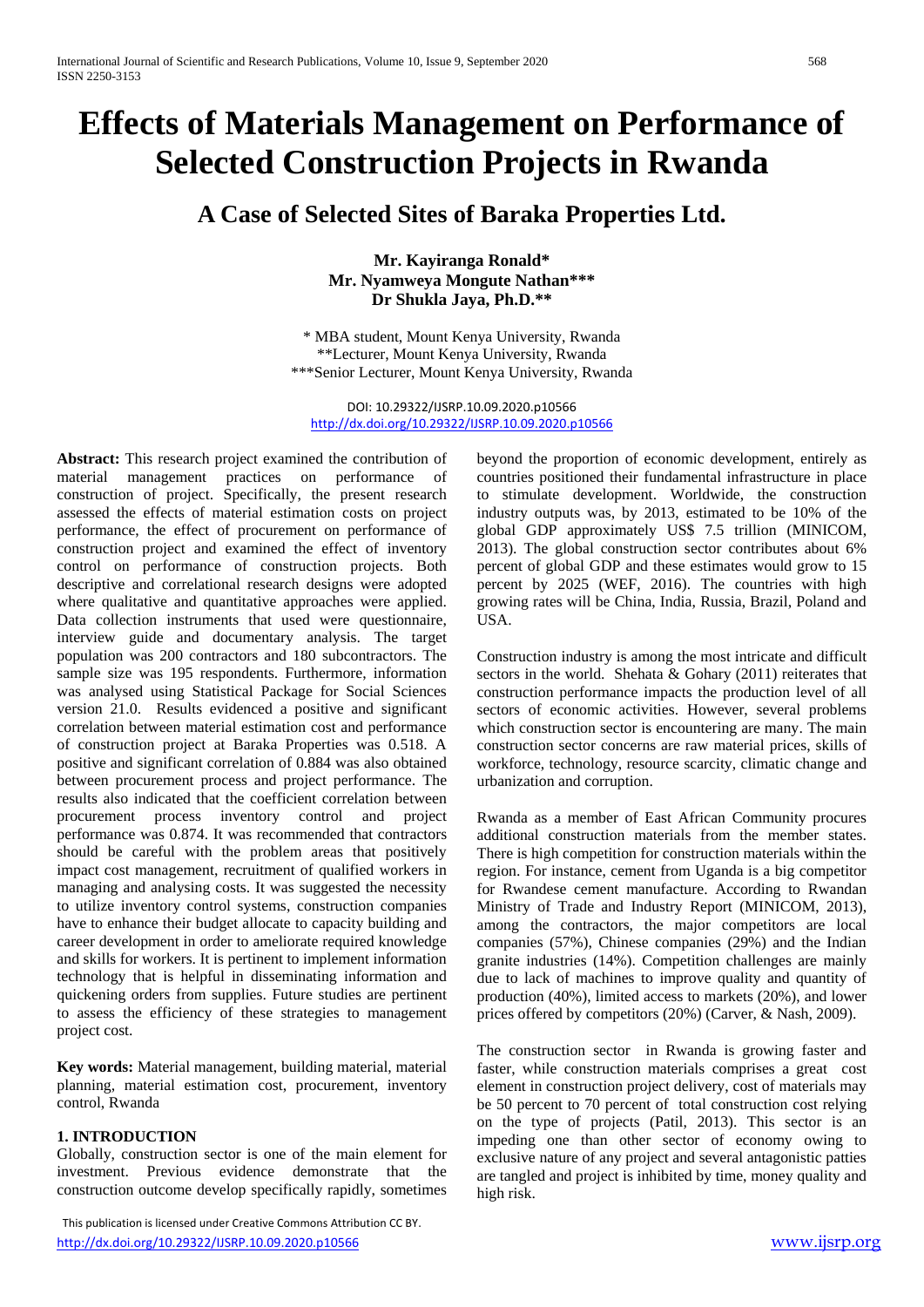Latha (2014) reiterates that material management is a step to plan, to implement and to control field and office actions and tasks related to the construction. Zeb (2014) describes managerial construction as a process for implementing, designing, planning and following up site tasks in any construction project. Flanagan (2009) separates material management into five integral classes like to measure, to specify, to procure and purchase goods where the order was transformed into supplier, provision to site and logistics of verifying orders, off-loading and stocking, managerial financial procedures of payment and usage of equipment in production at working place and removal of unused materials.

The growing problem around which this study turns consists on low performance of construction project. In fact, higher project cost (Ndegeya, 2015), inability to meet project time schedule (Patil & Pataskar,2013), and poor quality assurance for construction projects (Jarkas & Bitar,2011) were evidenced to be among indicators of poor performance of construction projects. Furthermore, construction projected failed due to failure ordering on time, over ordering, inadequate materials, bad measurements, stealing materials, cash flow issues to contractors owing to delay in payments. Previous studies conducted in Rwanda, problems of materials management caused the fall of four storey building in Nyagatare district and of a multi-storey block at the University of Rwanda, (MINALOC, 2013; Ezhilmathi, 2016; Ndegeya, 2015).

Scholars argued that in order to improve the performance of construction projects, several strategies must be adopted. These are: effective material estimation cost (Meng, 2012), adequate procurement (Nagapan, 2012), and appropriate inventory control (Mincks & Johnston, 2011). However, no studies in Rwanda have been conducted to investigate the adequacy, effectiveness and effects of those practices on the performance of construction projects. In search of ways to resolve this problem, the present study investigated the effect of material management practices on the performance of construction project in Rwanda.

The specific objectives that guided this research were

- i) To assess effects material estimation cost on performance of construction project in Rwanda
- ii) To determine effects of procurement on performance of construction project in Rwanda.
- iii) To examine effects of inventory control on the performance of construction project in Rwanda.

## **2. REVIEW OF RELATED LITERATURE**

#### **2.1.1. Material Management Practices in Construction Project**

Material management is referred to as one of the greatest elements in the performance of construction projects. In this context, it's evident that material cost stands from 30% to 70% of the entire project expenditure (Flanagan, 2009). Construction material comprises of different raw materials acquired from several markets. However, their prices and presence are volatile due to certain circumstances of market conditions (Christopher, 2011).

Nowadays due to technological development, construction material necessitates to explore the international market

 This publication is licensed under Creative Commons Attribution CC BY. <http://dx.doi.org/10.29322/IJSRP.10.09.2020.p10566> [www.ijsrp.org](http://ijsrp.org/)

globally. Raw materials will be reversed in favour of engineer elements and mixed gatherings (Calkings, 2009). Then, after choice of materials till last product was produced it include a group of transformation which is defined as material management. This set comprises of storing, identifying, retrieving, transportation and construction techniques (Pellicer et al, 2013) The term material management refers to the process of designing, planning and controlling to be sure of the high degree of quality and quantity of materials determined in a given scheduled time **(**Donyayi & Flanagan, 2009) Furthermore, relying on evidences from different scholars, appropriate material management is one of the pertinent elements to the performance of construction project (Gulghane,2015). Therefore, a great number of studies elucidate that appropriate material management could lead to a higher level of production of the project and stimulate its higher performance (Pande & Sabihuddin, 2015).

However, the following are among the greatest impediment in construction project in Rwanda: Lack of skilled personnel; dependence of external professionals; absence of domestic construction materials and lack of suppliers in the marketplace; lack of developed and advanced infrastructure and scarcity of spaces and storage in the country (Doloi et al., (2012). Finally, the aforementioned elements affect negatively the degree of awareness of the necessity of material management practices in Rwandan construction sector (Abdul et al, 2013).

#### **2.1.2. Material management processes and techniques**

Scientific evidences show that material management comprises of a group of procedures that need to be integrated, administered, managed and assembled (Patil, 2013). The stating point of all phases in material management is planning. This must be assessed for the purpose to afford guidance to all components of activities. In a study of Gulghane (2015), material planning involves the quantification, ordering and scheduling of materials and activities to be carried out. In this regards, the usage of appropriate material management stimulate higher production and profitability to any construction companies and this can render them to high level of performance (Kasim et al, 2005).

On the pursuit of adequate material management, quality of service is a pertinent measurement of project. Respecting standard of construction materials is very pertinent to the establishment of a rigour sustainable and cost effective structure where every construction project had various setting of specific obligation to fulfil (Patil, 2013). Contractors must choose and undertake procurement adequately taking into consideration construction materials. It is recommended to carry out a research and assessment of various material properties to see whether they are compatible with various sites of buildings. Procurement of construction materials must be delivered after approval (Low, 2014). Procurement refers to appointment of contractors and preparation of a contract but it is very important as the first step of delivering procedure (Mead & Gruneberg, 2013). All tasks procedures start from purchase of materials, services and other necessities pertinent to the construction project and their execution (El-Gohary, et al, 2014).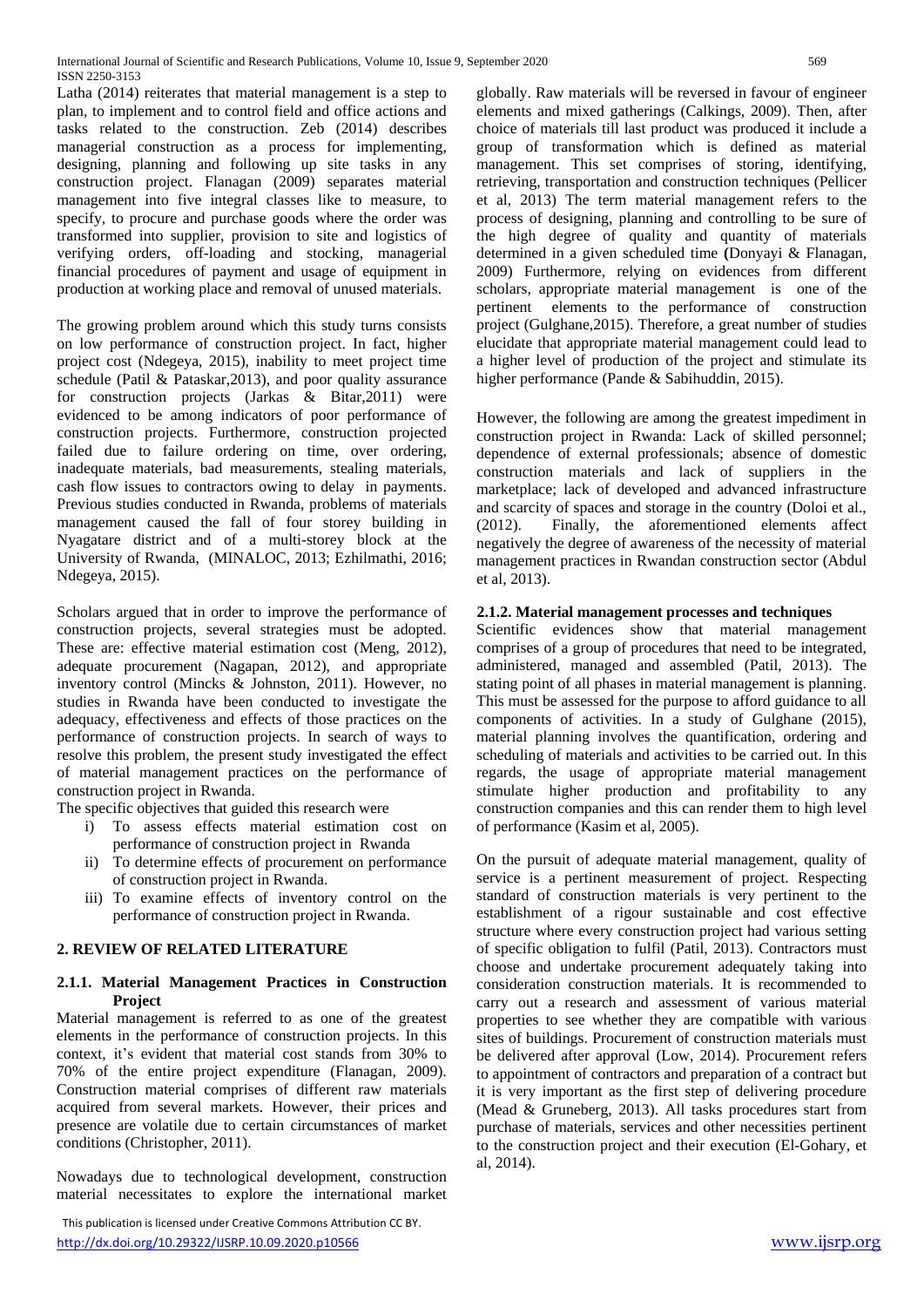Several companies, vindicate that construction materials and components obtained from external supplier have a paramount percentage of the cost of the end product and adequate procurement is positively improving the competitiveness of any construction project (Rivas, Borcherdimg, Gonz´alez and Alrcon, 2010). Various researchers proposed that the selection of a suitable strategy of procurement is helpful to the reduction of effects occurring from circumstances like delay in delivering, low standard of raw materials, law quality, few resource and many others.

Logistic refers to the movement and comprises of planning, execution and follow up and storage of all materials from raw to the finished ones to attain the expectation of clients (Safa et al, 2014). Planning all the aforementioned activities is helpful to the formulation of an effective construction site layout that may afford easy accessibility and transmitting materials in the site. Therefore, for controlling the accessibility and to augment security of the site, setting up wall or fence is taken into consideration as a prerequisite (Caldas et al, 2014) and planning of access and transmission of material on the construction site (Kasim & Ern, 2014) are elements that necessitate to be the focus during logistics for adequate material management.

Different materials had not the same characteristics and properties that render handling of materials to be problematic. Suitable material handling includes handling, storing and control of construction material (Karim & Ern, 2014). Adequate guarantee during storage is sometimes not considered and this lead to low quality of materials or its decline and worsening. It was proposed that the storage are necessitates for enclosing, cleaning and drying adequate air condition and for some material had to be stacked on pallets and without humidity (Low,2014). Further, the control of material wastage is very important in controlling the construction cost. Calkins (2009) specifies that material waste is estimated to nine percent by weight in Dutch construction sector and between 20 and 30 percent of purchased materials in Brazil. Material waste emanates from planning, procurement, material handling and operation procedures. Benton & McHenry (2010) specified that construction materials wastage is not the same with the value of material provided and approved on the construction site. Material waste was seen as a main and growing issue in construction project and it may lead to ineffectiveness of construction project delivery. Appropriate control will be helpful to the enhancement of production and can ameliorate waste control in the construction (Kasim, 2011).

Through the minimization of procurement cost for construction materials, a reduction of general cost of project occurred and improving the profitability of a company, suitable time to take into considerations as whether material ordered too early, it can influence financial capital, interest rate and storage costs (Del Pico, 2013), lack of standard or low quality in material management lead to the enhancement of construction cost. This was due to opportunity to loose material during handling and execution steps are more than other and it needs material replacements (Othman & Potty, 2014).

Planning and procurement are deemed to be pertinent procedures that follow up and monitor the overall cost of construction project. Material control and expedition is one of the paramount step and is preventing shortage and surplus of material appeared on the construction site. Time is described as the level that overall working environment enhanced the achievement of a construction project on time (Said &El-Rayes, 2012). It is the beginning of signing contract where most of them had the same content regarding the time schedule for achieving and executing the work where it is very necessary to realize the work on time. Time can be acknowledge as the ultimate measurement of project success and sustainability (Melton, & Iles-Smith, 2009), the lack of respect of time scheduled necessitate to reorder materials and lead to the prolonged time of consuming materials. Lack of respect in time assigned to a project lead to the enhancement of working expenses and the procurement decreases idling time and suitable materials adjustment decreases extra time for modification of resources (Nwachukwu, 2010).

Lacking a suitable and enough material can put a risk at the appropriate quality of duties assumed by employees. (Hughes, 2014). Same as the materials necessitates being adequate quality based on their main characteristics (Nagapan, 2012). The adoption of adequate quality of construction materials stimulate the satisfaction of the quality of construction activities and will be approved by engineers (Mincks & Johnston, 2011). All in all, available resources could be related to specifications, satisfactory quantity and function

#### **2.1.3. Causes of ineffective material management**

Jarkas and Bitar (2011) proposed that transport complexities, waste, inadequate handling on site, misuse, improper working design, waste inadequate material delivery and excessive working paper all lead to the ineffective material management. In a research undertaken by Wanjari and Dobariya (2016) agues the general pertaining issues in material management is inability for ordering on time which lead to the delay in project implementation, wrong direction of delivering , over ordering, inadequate materials or stealing materials and double handling of material due to inadequate .

Moreover, a research carried out by Patil and Pataskar (2013) pinpointed that the problems could emerge owing to error, particularly due to some construction firm still focus on manual methods for management that comprise paper based methods. A research carried out by Potty and Ramanathan (2011) on the challenges in material management used six case studies. Findings under this research revealed the greatest impediment to the material management are associated with challenges site and site logistics concerning the material handling and allocation and order and provision of construction materials on the site.

Another evidence from Patel and Vyas (2011) shows that the planning, procurement, vender choice and execution steps if not done in appropriate ways, they can bring huge problems to the material management. In light with the above information, the correlation between those problems and ineffective material management has been revealed (Durdyev & Mbachu, 2011). Furthermore, to ameliorate the construction project delivery in Rwanda, future studies must assess important of ineffective material management at each step.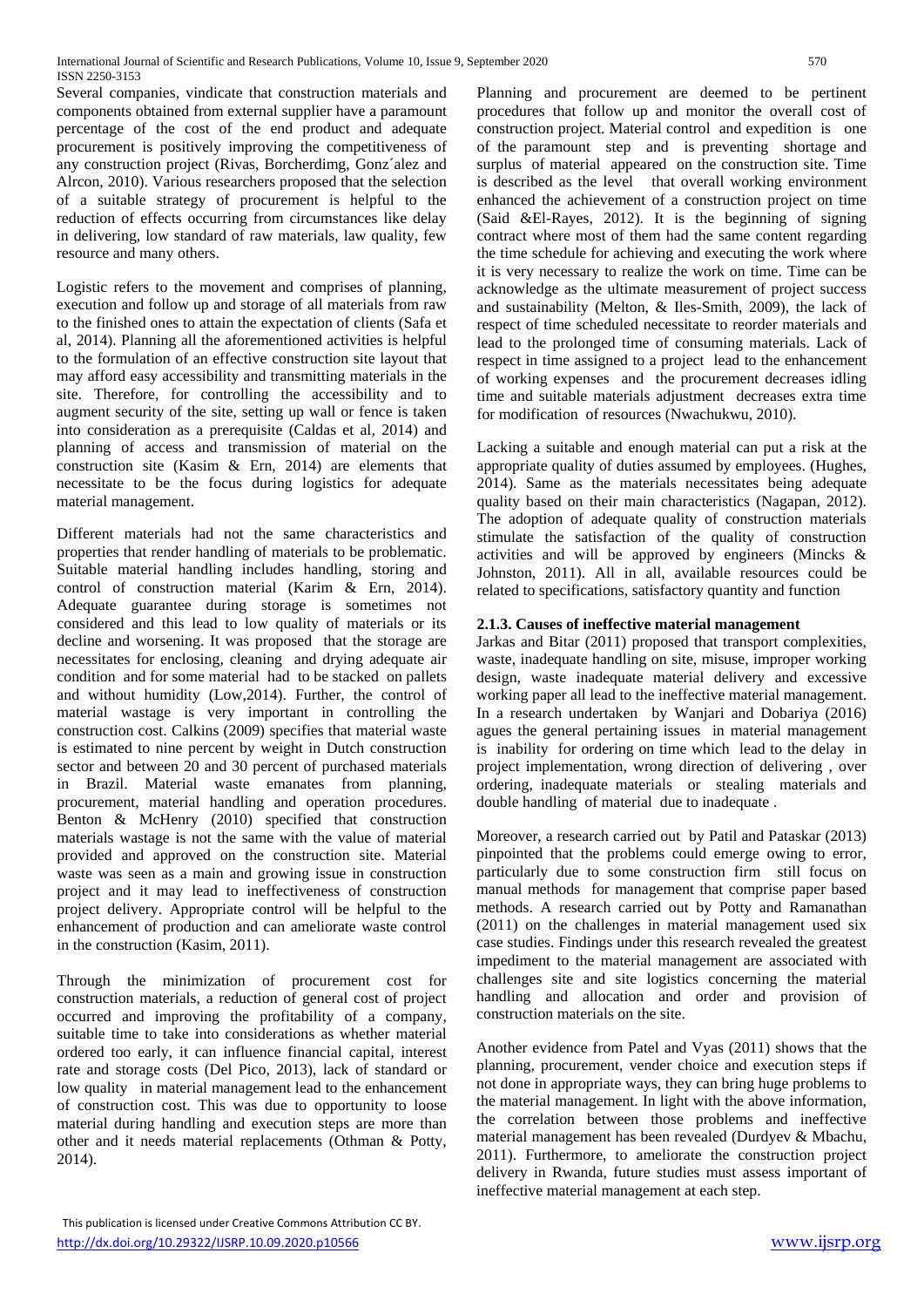#### **2.1.4. Project performance**

Meng (2012) explains that project performance is assessed through its product and project usage quality, timeliness, budget compliance and degree of customer satisfaction. Low and Ong (2014) evidenced that managerial limitations, managerial time and management related costs, performance of managerial skills, risk management, management of human resources and incorporation in relation to the project success where he gives strong correlation. In evaluation of the performance of project, the time schedule contributes more to the assessment and relying on (Punch, 2014) the maturity in time management routines lead to the durability in project performance where time frame is not routinized.

The timeframe is very important to achieve the project target. The phenomenon of not delaying in executing project is linked with the time schedule. Cheng (2014) and Del Pico (2013) evidenced that project in construction section is attained due to a set of various factors like procurement process, adequate working conditons, financial resources and effective plan and effective monitoring and evaluation.

The quality of projects information had positive effects on project success (Rashfa, 2014). Therefore, associated with the quality and technical obligation is limitation. The achievement of project in interior of the time scheduled is seen as a motivating factor of project durability and performance. The plan of time is very pertinent to realize project goal and outcomes in a specified period by taking into consideration the project fixed objectives (Walker, 2015). Performance refers to the determining and promotion of success and assessment output relyi9ng on the fixed objectives assigned to any project (Othman & Napiah, 2014). In this context, performance refers to the individual or group fetching taking into consideration the cooperation toward positive outcome. Performance achievement is the process of the long journey and the level of explanation of the method in which the degree of attainment take into accounts six integral elements like nature of skills, knowledge, identification, features and constant components (Gunduz, Nielsen & Ozsdemir,2013).

Another crucial dimension in project performance involves the level of customer satisfaction (Keith & Kling, 2016). A project that in the final analysis stimulate customer satisfaction would be evidenced to perform well. In monitoring the success of any project is profitable to the stakeholders and shareholders by facilitating them to approve the service obtained to safeguard managers by ameliorating service they provide to customer (Said & El-Rayes, (2012). Project performance is related to the end product objective in terms of success and realization the prerequisites as well as satisfaction of clients. Therefore, project success lead to its sustainability and durability in terms of obtaining a competitive advantage, improvement of reputation for a firm, enhancing market share and attaining certain level of profitability (Kirkpatrick & Feeney, 2015). Project manager whose individual profile was to the ideal project manager for a specific project type was performance in effect on customer (Cooke & Williams, 2009).

#### **2.2. Empirical literature**

A study carried out by Khandve (2015) in India to assess the effects of material estimation cost using a qualitative

approach. It had a sample size of 200 construction companies. The study explored the effects of estimating costs on the performance of service delivery. The author specified that material estimation lead to the adequacy and effectiveness of services provision. It also show a strongly correlation between material plan and high level of production and profitability of the company.

Another study undertaken by Moldavian scholars (Mincks & Johnston, 2011) reiterates that cost estimation lead to the effective forecasting relying on the availability of information. In USA, an association of engineers published a report on the effects of budgeting and its preparation to the success of construction companies. In this regards, there is a need to formulate the ultimate goals for budget preparation in order to meet what companies have in the inventory storage (Jarkas & Bitar, 2011). However, budgeting for materials is achieved relying on annual, trimestral or semestrial information and expenses and this can stimulate construction project to be sustainable and successful.

A study carried out in South Africa by Walliman (2011) assessed the influence of procurement on performance of construction project. A sample size of 72 companies participated in the study. The study assessed whether appropriate procurement procedures between contracting parties is very adequate to stimulate organizational success (IMF, 2018). Khandve (2015) with the sample of 218 respondents from 30 consecutive companies observed that procurement consist of the identification and analysis of obligation and purchasing categories, selection criteria, choice of suppliers, negation of contracts and actions as mediator between two parties and follow up and providing association with suppliers. A survey carried out on handling material is the deliverance of those equipment that gives an adjustment and geographical position (Towey, 2013). Meanwhile, the choice of material handling equipment is crucial to improve the productivity procedures, give the adequate operation of workers, enhancement of production and advancement of the flexibility of the system (Madhavi,2013). In this regards, effective material handling includes handling, storing and following up construction materials.

Therefore, it was very crucial to adopt adequate way of transporting, loads and unloads of material cannot be carried out in the rain (Latha, 2014). The researcher recommended that storage necessitates to be surrounded, bounded and unpolluted and dry with adequate air circulation with some materials necessitated for loaded on pallets not more than some safety height to avoid humidity (Low, 2014).

In fact stock control involves raw materials, transformed materials, assembly components, usable stores, general repairs and spares materials and finished materials (Donyavi & Flanagan, 2009).Therefore, is necessary for construction materials to be provided as required and with the advancement by appropriate management of stock control. The construction project is producing huge amount of waste and it will stimulate complexity to the construction sector (Cheng, 2014). In conclusion of this points, with plan and design of the material management practices which is very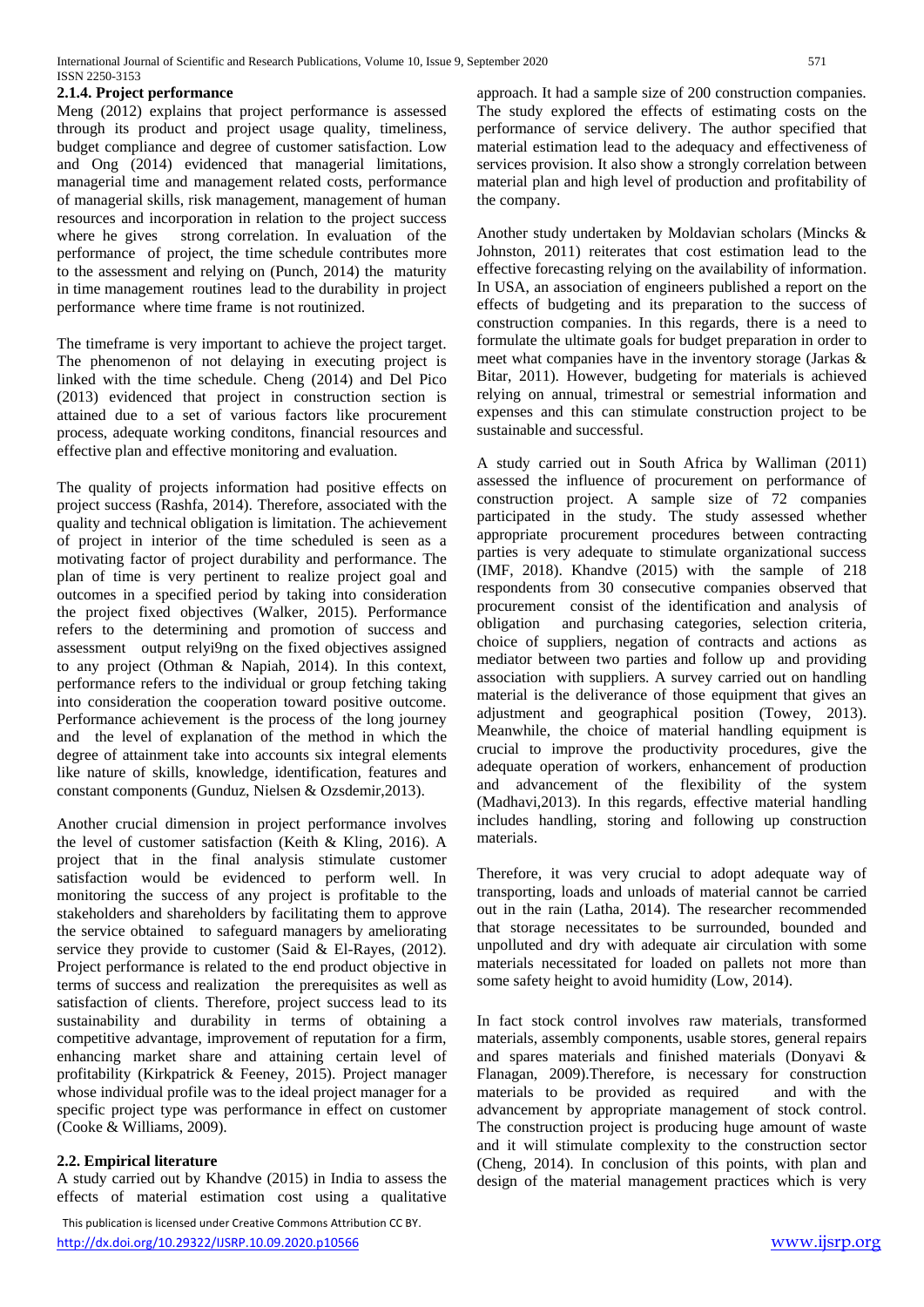suitable can be helpful to the reduction of waste of material and improvement of the firm's return.

## **2.3. Theoretical framework**

The theories discussed in this research are application theory, system theory and theory of lean construction.

# **2.3.1. Application Theory**

Donyavi and Flanagan (2009) analysed the role of this model for customers, planning firms in construction sector. The real effects of the model for construction sector customers and contractors. Using this theory, a construction firm can attain the highest level of expected outcomes and other theories must be seen as crucial phase to the attainment of higher effectiveness given by the entire construction sector.

Nevertheless, several elements were advanced, one is the theory of construction management which establishes a way that can be evaluated and they confirm information necessary to assess key term in the model (Donyavi & Flanagan, 2009). Another elements argued that construction sector may be advanced within studies and surveys in the adequate, organizing teamwork, cooperation and dissemination of information were sufficient. According to scholars, the theory established a situation where CM studies may be adopted and give higher clarification and application than obtainable and stimulate future studies (Bank, 2018).

# **2.3.2. System theory**

This model reiterates that a response is attained through the cooperation of various elements in the working conditions. The claim of the system model is the focus on interdependence of the element of conflicting and cooperating parts. However, material management is an organization model that has been developed through the adoption of system model to management (Bank, 2018).

In this regards, a system refers to a set or association of interdependent components that operate conjointly to realize a shared objectives (Calkins, 2009). In an attempt to apply the system as a term for material management, the researcher wants to express anything outside to the system itself by interacting with its elements. Therefore, material management become an important and coherent element of system which focuses on particular tasks and which its correlation with other are expressed. The study used system theory because, it increases organisation's adaptability to environmental changes. The organisation is studied as a whole and not through its parts. This enables it to adapt to the needs of the environment. Decisions are made keeping in mind the macro as well as micro environment.

# **2.3.3. Theory of Lean Construction**

Using a CM model among stakeholders stimulate the adoption of new model of lean construction due to its central role in producing material in construction sector. This theory was advanced by Lauri Koskela (2008). Among construction companies, the issues and techniques of lean theory provide solutions to the above approaches. Moreover, the theory affords a look at procedures that are included, relied on model, that encourage assumptions that might be assessed by adoption to construction sector. Most of research were conducted using lean theory meeting several years ago. These studies used it to attempt how to attain the adequacy and success of construction project. The present study used lean construction extends from the objectives of a lean production system, maximize value and minimize waste to specific techniques, and applies them in a new project delivery process. Therefore, lean theory, principles and techniques, taken together, provide the foundation for a new form of project implementation.

# **2.5. Conceptual Framework**

A conceptual framework for this research project emanates from the existing literature review that revealed elements of material management practices. The conceptual framework establishes the link between material management practices and performance of construction project.



#### **Figure 1: Conceptual Framework Source: Researcher (2020)**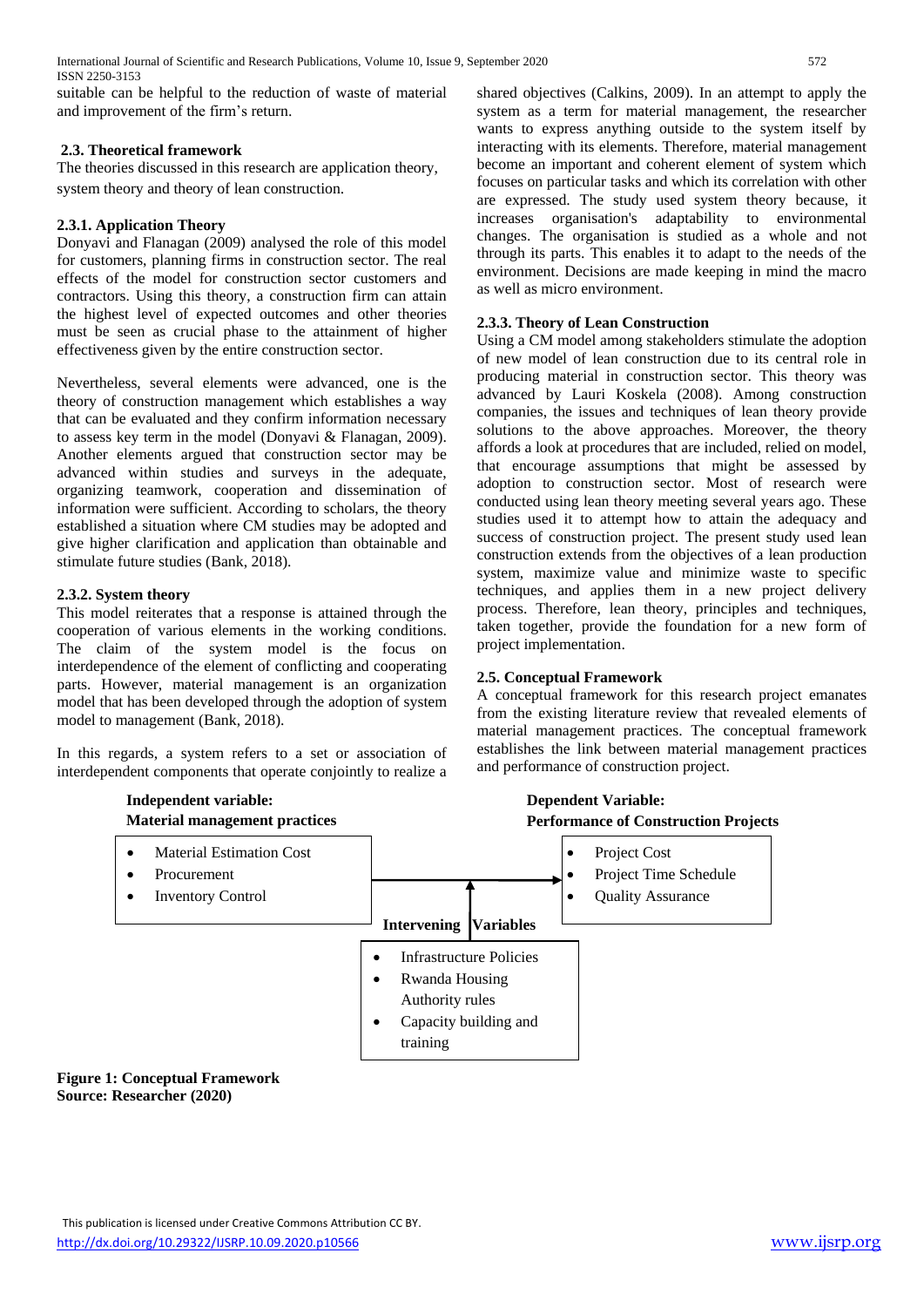#### **3. RESEARCH METHODOLOGY**

#### **3.1. Research Design**

Babbie (2009) refers to research design as a methodical strategy respected during the course of carrying out a study in order to find solution to the growing issue or phenomenon under study. This study used both descriptive and correlational research design. The research adopted qualitative and quantitative approaches. In this regards, a descriptive research was adopted to explain effects of material management practices on performance of construction project Rwanda (Calkins, 2009).

#### **3.2. Target Population and Sampling**

It is defined as a group of objects, events, issues, individuals or other elements concerned by the research phenomenon (Blaxter *et al*, 2010). In this regards, the present research is concerned with 243 registered engineers and 35 architects in Rwanda. Population that were included in are people working in Construction industry. These are 75 workers (Director Managers, project managers, Technical manager, Supervisors, Procurement managers, Helpers, and Security staff) carrying out their activities in one organisation located in the aforementioned district (Creswell, 2013) The aforementioned respondents came from five construction sites of Baraka Properties. These are Baraka Villas project located at Kagugu, partitioning Prime Minister Office, University teaching hospital-Masoro, Geneco-Remera and Intech Solutions-Masoro.

Sample size is precise number of respondents considered as representatives of the entire population (Pickard, 2009). A purposive sampling technique has been adopted to permit the architect or of this study to obtain relevant evidences from the entire population (Creswell, 2013). In order to determining a sample size, the author used Yamane (1967) formula. In this case,

$$
n = \frac{N}{1 + Ne^2} = \frac{380}{1 + 380 * 0.05^2} \approx 195
$$

Where N represents the population size, n=sample size, e=degree of procession (0.05).

|  | Table 1: Calculation of sample size |  |  |
|--|-------------------------------------|--|--|

| Table 1, Calculation of Sample Size |                    |  |  |  |  |  |  |  |
|-------------------------------------|--------------------|--|--|--|--|--|--|--|
| <b>Population</b>                   | <b>Sample Size</b> |  |  |  |  |  |  |  |
| 150                                 | 77                 |  |  |  |  |  |  |  |
| 170                                 | 87                 |  |  |  |  |  |  |  |
| 50                                  | 26                 |  |  |  |  |  |  |  |
| 10                                  | 5                  |  |  |  |  |  |  |  |
| 380                                 | 195                |  |  |  |  |  |  |  |
|                                     |                    |  |  |  |  |  |  |  |

**Source: Rwanda Housing Authority (2018)**

#### **3.3. Data collection instruments**

A structured questionnaire was used to gather primary data. It was made of four sections; one section was concerned with sociodemographic characteristics of respondents. Other one gives information concerning specific objectives. The third one is related to the second objectives and fourth with the third specific objectives.

The measurement took into consideration Likert scale where 1=Strongly Agree, 2=Agree, 3=Not Sure, 4=Disagree, 5=Strongly Disagree.

#### **3.4.2 Administration of research instruments**

Literature review was given what other have written related to material management (Pickard, 2009). Relevant evidences were gathered from seminar and workshop, journals and internet sources. A questionnaire was both online and hand delivered. Furthermore, structure interviews selected customers and regulators were carried out to obtain evidences in the topic. Therefore, a questionnaire were given physically and via email in order to obtain required information.

#### **4. FINDINGS AND DISCUSSIONS**

#### **4.1. Demographic Characteristics of Respondents**

Section on sociodemographic characteristics of respondents depicts on general information concerning participants. These include gender, age group, working experience, educational profile and responsivities assumed by respondent. **Table 2: Gender Profile of Respondents**

# **Gender profile Frequency Percentage**

| Gender profile | <b>Frequency</b> | <b>Percentage</b> |
|----------------|------------------|-------------------|
| Male           | 145              | 74.5              |
| Female         | 50               | 25.5              |
| <b>Total</b>   | 195              | 100.0             |

**Source: Primary data (2020)**

From Table 2 evidenced that majority of respondents are men. It means that 74.5% were men. Furthermore, only 25.5% are women. This indicated the existence of gender balance in the distribution of respondents henceforth the likelihood of obtaining balanced answers.

#### **Table 3: Age Distribution of Respondents**

| <b>Age Group</b> | <b>Frequencies</b>     | <b>Percentage</b> |
|------------------|------------------------|-------------------|
| $26-30$ years    | 73                     | 37.5              |
| $31-35$ years    | 73                     | 37.5              |
| 36-40 years      | 24                     | 12.0              |
| $41-50$ years    | 25                     | 13.0              |
| Total            | 195                    | 100.0             |
| $\sim$<br>$\sim$ | $\mathbf{r}$ $(0.000)$ |                   |

#### **Source: Primary Data (2020)**

Findings presented in Table 3 indicated 75% of respondents are aged between 26 and 35 years old. In this regards, workers of the company case are youth compared to the age group of others. This implied that workers in the company are in the productive age and energetic to attain planned objectives. This indicates that most of respondents are in their middle age and thus in a right position to attain high level of performance for construction project in Rwanda. Therefore, the age of respondents could not affect the study findings.

#### **Table 4: Respondents' experience in Baraka Properties Ltd**

| <b>Experience</b> | <b>Frequency</b> | Percent |  |  |
|-------------------|------------------|---------|--|--|
| $1-5$ years       | 60               | 30.8    |  |  |
| $5-10$ years      | 100              | 51.3    |  |  |
| Above 10 years    | 35               | 17.9    |  |  |
| <b>Total</b>      | 195              | 100.0   |  |  |

**Source: Primary Data (2020)**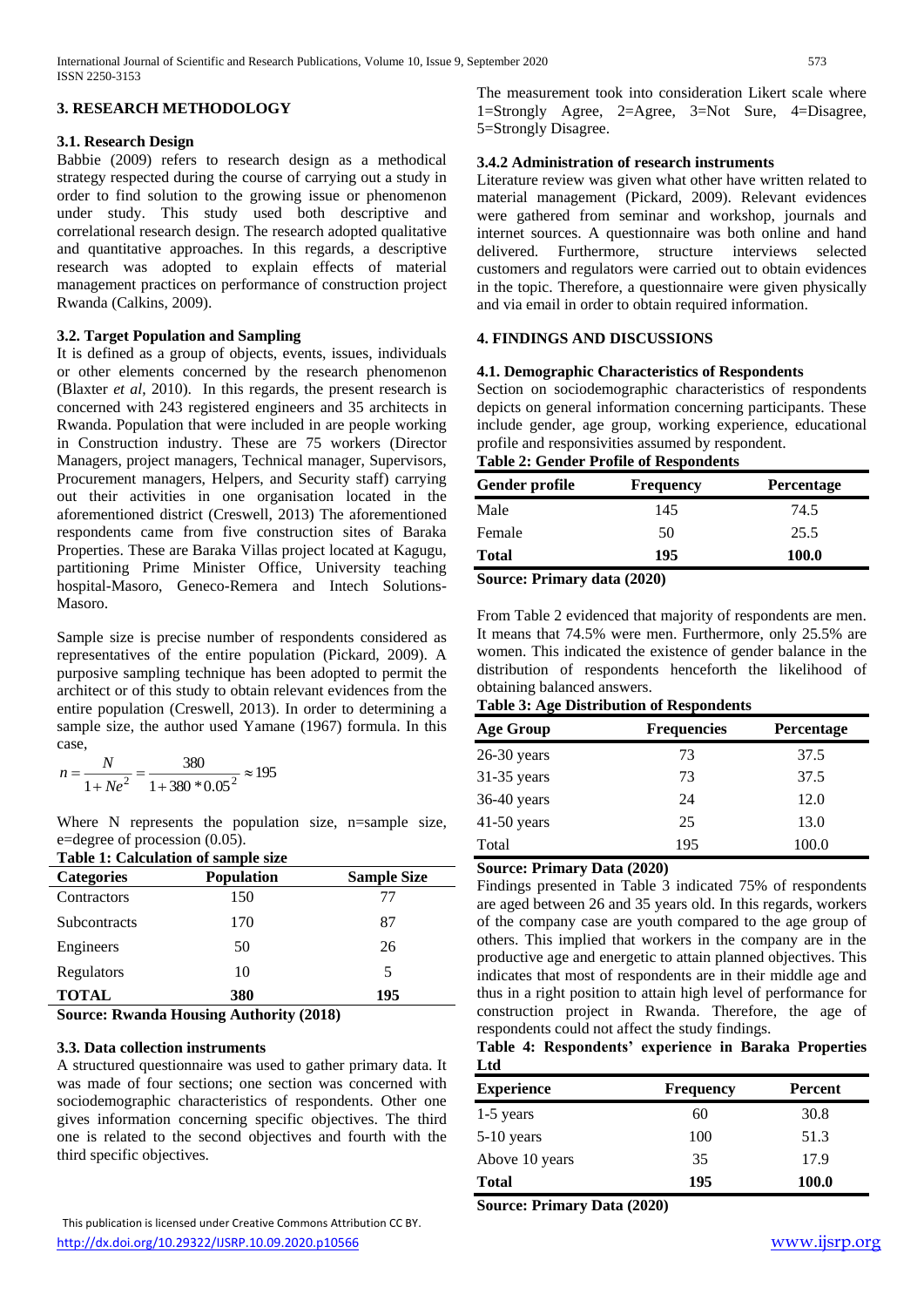Findings in Table 4 reflect that 51.3% of respondents had a working experience ranging from five to ten years. This was followed by 30.8% of respondents experienced from one to five years working at Baraka Properties Ltd. Furthermore 17.9% of workers from Baraka Properties Ltd had experience of more than ten years.

| <b>Table 5: Education of Respondents</b> |
|------------------------------------------|
|------------------------------------------|

| <b>Education of</b> |                  |                   |
|---------------------|------------------|-------------------|
| respondents         | <b>Frequency</b> | <b>Percentage</b> |

In Table 5, it was reflected that most of respondents, 70 (36.9%) attained the high level of secondary schools in construction, 21 (10.8%) respondents hold a diploma while 101 (51.8%) respondents have bachelor's degree. Finally, 3 (1.5%) respondents have master's degree. The researcher contended that employees and employers at Baraka Properties are skilled enough to execute adopted material management practices and achieve effective performance of construction project.

#### **4.2. Presentation of findings**

This section presents responses obtained from a questionnaire survey and interview guide. The analysis was performed according to three specific objectives. These are to assess the effects of material estimation cost on performance of construction project in Rwanda; to determine effects of inventory control on the performance of construction project in Rwanda; and to examine the effects of procurement on project performance in Rwanda.

| <b>Total</b>      | 195 | 100.0 |
|-------------------|-----|-------|
| Master            | 3   | 1.5   |
| Bachelor          | 101 | 51.8  |
| Diploma' degree   | 21  | 10.8  |
| Secondary schools | 70  | 36.9  |

**Source: Primary (2020)**

#### **4.2.1. Effects of Material Estimation Cost on Performance of Construction Project in Rwanda**

This section presents and analyse information on the effects of material estimation on performance of construction project in Rwanda. In this regards, material cost estimation refers to the examination of the predictable cost of any construction project. The adequacy of this estimation had a clear impact on desired gain of the construction contractor. Therefore, some unforeseen event may be more to the basic estimation to enhance the degree of confidence, this premium is influenced by different factors.

The cost is seen as the pertinent element of project management and may be seen as one of the crucial aspects of any project and the motivating factor of attaining expected outcomes of any project (Azhar et al, 2008). Besides that, Gido and Clements (2003) argued that there are four cost interconnected indicators in material estimation cost analysis that were adopted to analyse material estimation cost of project. These indicators are TBC (Total Budgeted Cost), CBC (Cumulative Budgeted Cost), CAC (Cumulative Actual Cost), and CEV (Cumulative Earned Value). The Table 4.5 presents various material estimation cost that are used at Baraka Properties.

|                                                 |     | <b>Disagree</b> |    | <b>Not Sure</b> | Agree |               | <b>Total</b> |             |               |
|-------------------------------------------------|-----|-----------------|----|-----------------|-------|---------------|--------------|-------------|---------------|
| <b>Level of Agreement</b>                       | N   | $\frac{0}{0}$   | N  | $\frac{6}{9}$   | N     | $\frac{0}{0}$ | N            | <b>Mean</b> | <b>Stadev</b> |
| <b>Feasibility Estimates</b>                    | 39  | 20.1            | 37 | 19.2            | 118   | 60.7          | 195          | 3.8         | 1.5           |
| Approximate or conceptual estimates             |     |                 |    |                 |       |               |              |             |               |
|                                                 | 61  | 31.3            | 10 | 5.1             | 124   | 63.6          | 195          | 3.4         | 1.5           |
| Contractors' detailed estimates                 | 25  | 12.7            | 20 | 10.2            | 150   | 77.1          | 195          | 4.1         | 1.2           |
| <b>Progress Estimates</b>                       | 59. | 30.2            | 13 | 6.6             | 123   | 63.2          | 195          | 2.8         | 1.7           |
| Final Estimates for final payment to contractor |     |                 |    |                 |       |               |              |             |               |
|                                                 | 24  | 122             | 15 | 7.8             | 156   | 80.0          | 195          | 3.8         | 1.6           |

## **Table 6: Material Estimation Cost on Performance of Construction Project in Rwanda**

#### **Source: Primary data (2020)**

The project manager or stakeholders begin with the provision of initial material cost estimation known as feasibility study. Results evidenced that 118 (60.7%), a mean of 3.8, standard deviation equal to 1.5 agreed that they used to approximate or conceptual estimates for material estimation costs. In this regards, then the project was felt to be feasible and funds are acquired. After initial estimation, project design must be done with the intention to denote necessities and kind or nature and quality of construction materials. In fact, cost approximation is performed at this level and this is known as conceptual cost estimation. Its intention is to change cost according to the target and size of a construction project need and (Akeel 1989; Barrie and Paulson 1992).

Moreover, 150 (77.1%) respondents, with a mean of 4.1, standard deviation of 1.2 evidenced that at Baraka properties Ltd, they used to detail estimates for contractors' detailed

estimates and subcontractors. In this regards the company must plan contract documents as the foundation of cost estimation by contractors with the intention to give a bid. These documents concerned with drawings, specifying, general and specific conditions, agreements, consent and promise (Barrie and Paulson 1992). The aim of this estimation was to assess the actual cost of project (Akeel 1989).Meanwhile, project managers must know, create and implement estimation duties (Samphaongoen 2010).

In addition results show that 123 (63.2%) fo respondents with a mean of 2.8 and standard deviation of 1.7 evidenced that Baraka Properties Ltd estimates the progress cost. Observation from the present study did not contradict evidences from past studies where it has been revealed that constrictor's bid estimation is not the ultimate cost estimation for any construction project. Furthermore, other cost estimation were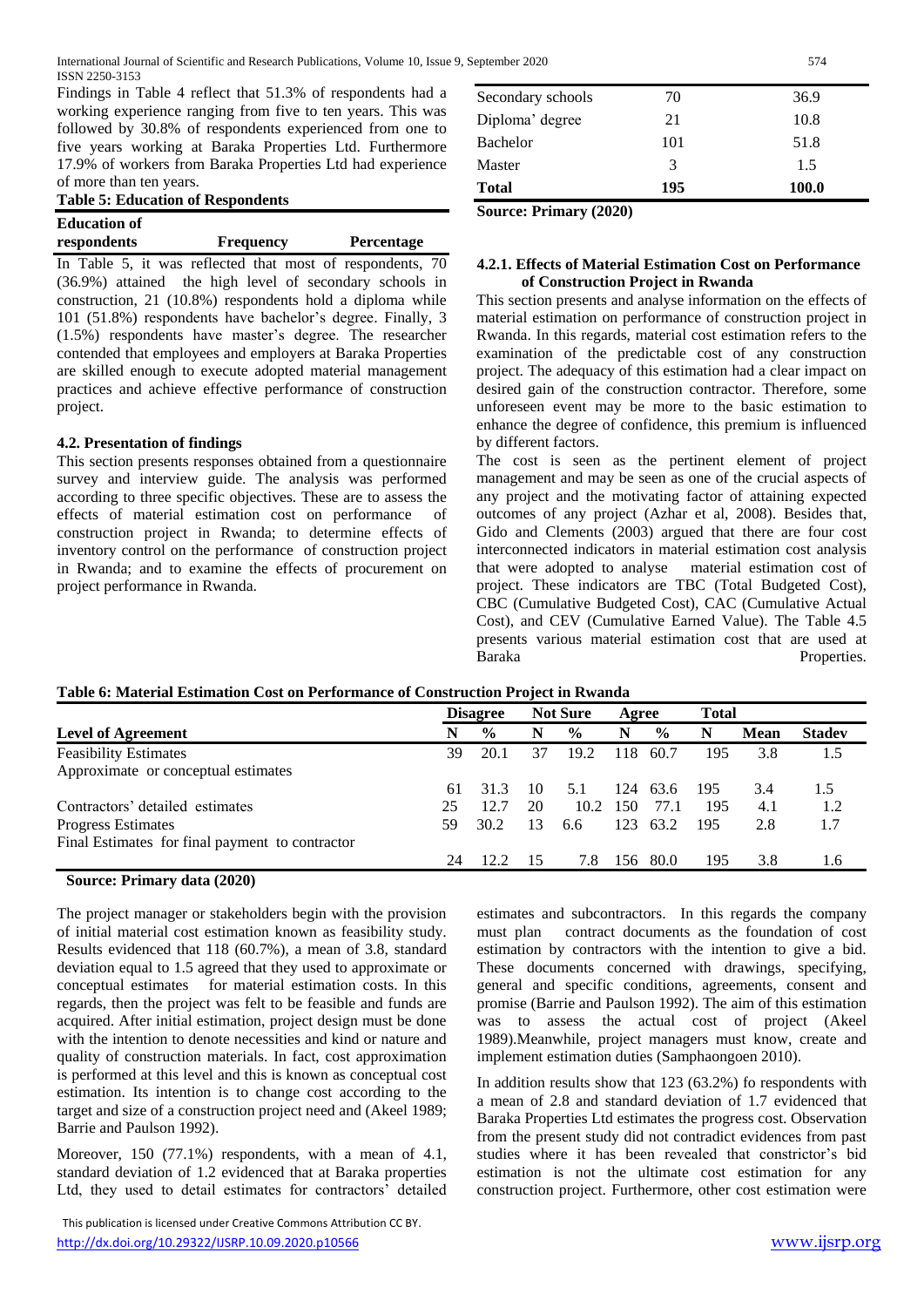done during the construction stage. These include progress estimation which is concerned with contract change order cost estimation to ascertain completion rate and its corresponding payments (Akeel, 1989).

Findings show that 156 (80.0%) with the mean of 3.8, std equal to 1.6 indicated that the Baraka Properties Ltd used to provide the final Estimates for final payment to contractor. In this context it was seen that on project realization, it is pertinent to create the ultimate cost estimation for the entire project implemented. It is adopted to prove amount that are usually realized. It determined the last payment for a contractor at Baraka Properties.

Qualitative data was collected from key informants to deepen the analysis. In This regards, the researcher perform interview with the managing director of Baraka properties. The managing director focused on actual possible strategies used

in construction industry, with client expecting a better service and project that meet their requirements more. The director says "in *estimating cost for our construction projects, we have adopted adequate strategies including the feasibility estimates, approximate or conceptual estimates, contractors' detailed estimates, the progress estimates and final estimates for final payment to contractor"*. This information did not contradict the findings from ordinal respondents in quantitative data.

Finally, expect conceptual and detailed cost estimation, other were done when project is described and more evidences and facts were available. Moreover, preconstruction cost estimation, other were done when or after construction phase is executed to establish the final project cost. These cost estimations must bring up to date all detailed cost estimations with the focus on real in spite of expected cost (Bley, 1990).

**Table 7: Effects of Material Estimation Cost on performance of construction projects**

|                                                           |            | <b>Disagree</b> | <b>Not Sure</b> |               | Agree |      | <b>Total</b> |             |              |
|-----------------------------------------------------------|------------|-----------------|-----------------|---------------|-------|------|--------------|-------------|--------------|
| <b>Level of Agreement</b>                                 | N          | $\frac{6}{6}$   | N               | $\frac{6}{9}$ | N     | $\%$ | N            | <b>Mean</b> | <b>Stdev</b> |
| Reduces delays                                            | 60         | 30.6            |                 | 2.8           | 130   | 66.6 | 195          | 3.6         | 1.4          |
| Improves quality of services                              | 37         | 19.2            | 20.4            | 10.5          | 137   | 70.3 | 195          | 2.2         | 1.4          |
| steady<br>Ensures<br>supply<br>users/customers            | to<br>71   | 36.2            | 23              | 11.9          | 101   | 51.9 | 195          | 3.4         | 1.5          |
| for<br>Ensures price<br>control<br>materials              | users $24$ | 12.3            |                 | 2.3           | 167   | 85.4 | 195          | 3.4         | 1.5          |
| Helps in controlling stocks                               | 72         | 36.7            | 3               | 1.9           | 120   | 61.4 | 195          | 3.3         | 1.7          |
| It helps in controlling prices of the $_{24}$<br>products |            | 12.4            |                 | 3.4           | 168   | 86.2 | 195          | 3.2         | 1.5          |

**Source: Primary Data (2020)**

From Table 7, it was reflected that the mean evidences with highest effects were that: reduces delays 130 (66.6%) with a mean of 3.6 and Standard deviation of 1.4. Therefore, improves quality of services and ensures steady supply to the users/customers was strongly agreed by 137 (70.3%) with a mean of 2.2 and standard deviation of 1.4, ensures steady supply to the users/customers (3.4) and ensures price control for users materials (3.4). The material estimation cost with mean higher than 3.3 meaning the agreement with the statement that material estimation cost can stimulate higher level of success for construction project at Baraka Properties. This tendency has been in accepting with the above statement discovered in the existing literature. Most of people who **Table 8: Correlation Analysis of the Study variables** 

participated in the research process reiterated that material estimation cost have a positive significance role in encouraging the success of construction properties at Baraka Properties Ltd, Kigali.

Qualitative results indicated that adequate material estimation has led to high performance for Baraka construction projects. In this regards, chief engineer of the company under this research argues "*owing to effective material estimation costs, we were able to improves quality of services, we have ensured steady supply to the users/customers, price control for users materials and it has helps us in controlling stocks but also to follow up prices of the products*. This information did not contradict the findings from respondents.

|                                            |                        | <b>Material E</b><br>stimation Cost | <b>Performance</b><br>of<br>construction project |
|--------------------------------------------|------------------------|-------------------------------------|--------------------------------------------------|
| <b>Material Estimation Cost</b>            | Pearson Correlation    |                                     | $.518**$                                         |
|                                            | $Sig.(2-tailed)$       |                                     | .000                                             |
|                                            | N                      | 195                                 | 195                                              |
| <b>Performance of Construction Project</b> | Pearson<br>Correlation | $.518**$                            |                                                  |
|                                            | $Sig.(2-tailed)$       | .000                                |                                                  |
|                                            |                        | 195                                 | 195                                              |

\*\*Correlation is significant at the 0.05 level (2-tailed). **Source: Primary Data (2020)**

Further, information indicated that the coefficient relationship between material estimation cost and performance of construction project at Baraka Properties is 0.518. It implied the significant relationship between material estimation cost

 This publication is licensed under Creative Commons Attribution CC BY. <http://dx.doi.org/10.29322/IJSRP.10.09.2020.p10566> [www.ijsrp.org](http://ijsrp.org/)

and the success of construction project of Baraka Properties Ltd, Kigali, Rwanda whereby had contributed to the development of aforementioned company.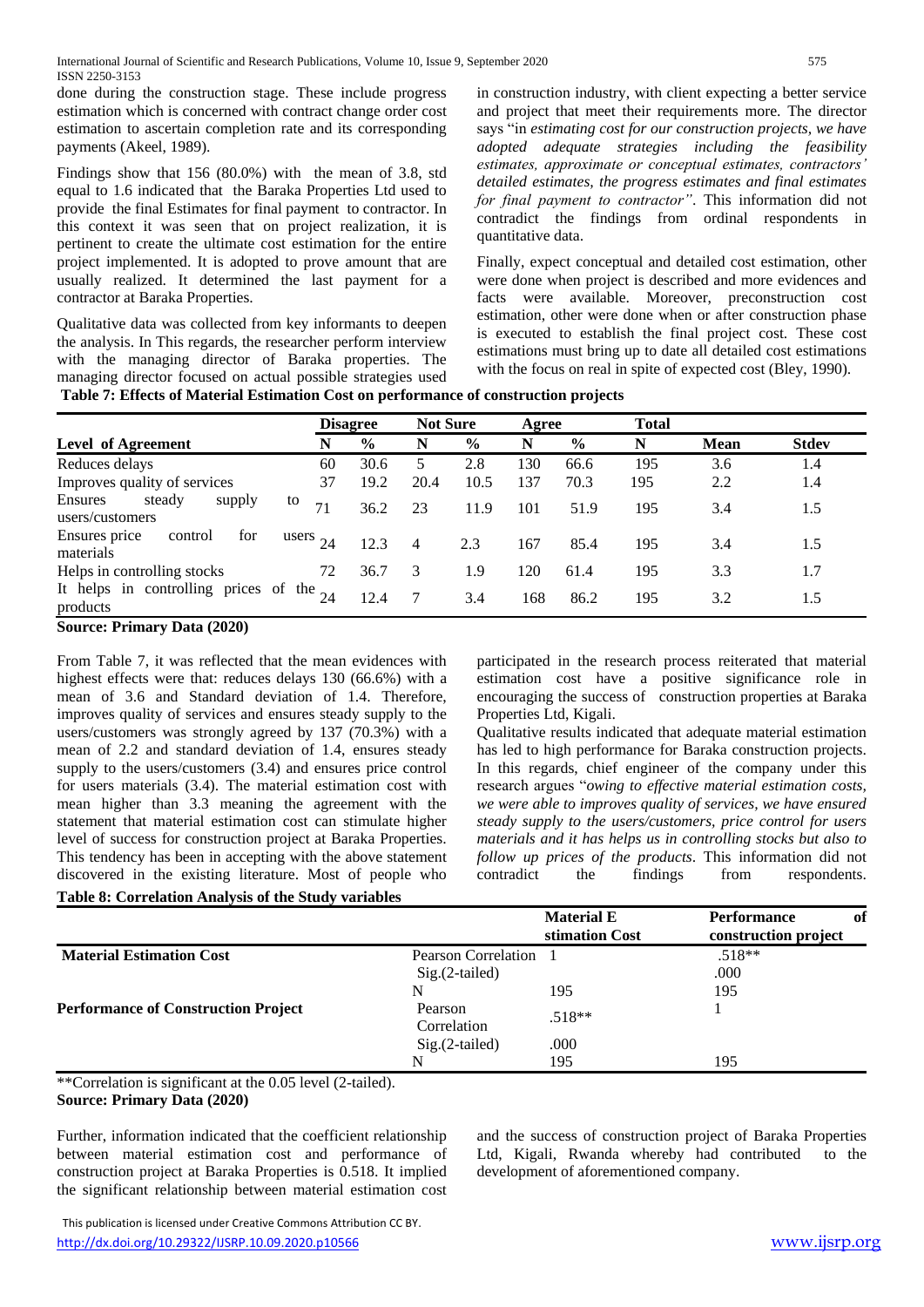#### **4.2.2. Effects of inventory control of materials on Performance of Construction Project in Rwanda.**

The second research objective determined effects of inventory control on performance of construction project in Rwanda. Inventory control practice is the pertinent occupation of material management and it procedures the central element in an institution (Ramakrishna, 2005). A record system involves all elements of handling a firm's inventories, buying, and provision, obtaining, controlling, warehousing, storing, transacting and rearranging. Utilizing this meaning,

respondents have been asked to provide responses to reports as it is inferred to Baraka Properties Ltd.

Respondents assessed the degree of participations, apathetic, low participation and very low participation. Relying on interviews with Baraka properties, it was seen that the company uses just in time, lot for lot, butter stock, material requirement planning, and electronic data interchange (EDI), enterprises resource planning (ERP), ABC analysis and intelligence resource planning in Table 9.

|  | Table 9: Inventory Control System - Degree of Involvement at Baraka Properties |
|--|--------------------------------------------------------------------------------|
|  |                                                                                |

|                                    |               |                 |               |                 |               | <b>Total</b> |             |              |
|------------------------------------|---------------|-----------------|---------------|-----------------|---------------|--------------|-------------|--------------|
| N                                  | $\frac{0}{0}$ | N               | $\frac{0}{0}$ | N               | $\frac{6}{9}$ | N            | <b>Mean</b> | <b>Stdev</b> |
| 40                                 | 20.6          | 10              | 5.1           | 145             | 74.3          | 195          | 1.65        | .87          |
|                                    |               |                 |               |                 |               |              |             |              |
| 78                                 | 40.2          | 14              | 7.4           | 102             | 52.4          | 195          | 2.39        | 1.11         |
| 89                                 | 45.6          | 8               | 4.0           | 98              | 50.4          | 195          | 2.50        | 1.29         |
| Planning                           |               |                 |               |                 |               |              |             |              |
| 77                                 | 39.4          | 11              | 5.8           | 107             | 54.8          | 195          | 2.16        | 1.15         |
|                                    |               |                 |               |                 |               |              |             |              |
| 83                                 | 42.7          | 11              | 5.4           | 101             | 51.9          | 195          | 2.30        | 1.21         |
| Enterprise Resource Planning (ERP) |               |                 |               |                 |               |              |             |              |
| 43                                 | 22.2          | 20              | 10.2          | 128             | 65.6          | 195          | 1.91        | 1.09         |
| 80                                 | 41.2          | 18              | 9.2           | 97              | 49.6          | 195          | 2.63        | 1.38         |
|                                    |               |                 |               |                 |               |              |             |              |
| 64                                 | 32.6          | 20              | 10.2          | 110             | 56.2          | 195          | 2.06        | 1.07         |
|                                    |               | <b>Disagree</b> |               | <b>Not Sure</b> |               | Agree        |             |              |

#### **Source: Primary (2020)**

Information demonstrated a higher involvement of JIT in materials management (1.65) and ERP (1.91). The mean for information provided indicated the existence of higher level of involving MRP (2.26), IRP (2.06). EDI (2.30) and lot for lot (2.39). A level of involving inventory control system on the success of construction project with the mean low than 2.5 meaning that participants highly use inventory control system within the company. The tendency was in favor with the existing literature. In addition, findings indicated that inventory control system scores have been a pertinent technique to help the success of construction projects at Baraka Properties Ltd.

With the intention to enhance the success of construction project, it is very important to endorse inventory control systems. This with high standard deviation have been ABC analysis (1.38), buffer (1.29) and electronic data interchange (1.21). All the above evidences vindicated the far from the average therefore suggesting the existence of low level of participation in these systems at Baraka Properties Ltd.

Furthermore, information with low standard deviation comprises of JIT (0.87), intelligence resource planning (1.09). These responses have been near by the mean, meaning that responses have been not changed, therefore, inventory control are highly involved at Baraka Product Properties.

The ABC analysis refers to comprehensive model of grouping customer or products to be above to obtain most out of time and resources when form is delivering them and this is divided into three components. The first is representing the pertinent products or services that a client has. The second stand for middle of way for clients or services or products and this is at low level of services. The last is relied to many transactions that are important to the firm.

This interview indicates that most inventory control of materials practices used are many. The director of Baraka advances "*Just-In-Time, Lot for Lot, Buffer Stock, and Material Requirement Planning (MRP), Electronic Data Interchange (EDI) and the Enterprise Resource Planning (ERP)*".This information did not contradict the findings from ordinal respondents in quantitative data.

|                               | <b>Disagree</b> |               |    | <b>Not Sure</b> | Agree |               | <b>Total</b> |             |              |  |
|-------------------------------|-----------------|---------------|----|-----------------|-------|---------------|--------------|-------------|--------------|--|
| <b>Level of Agreement</b>     | N               | $\frac{6}{9}$ | N  | $\frac{0}{0}$   | N     | $\frac{6}{9}$ | N            | <b>Mean</b> | <b>Stdev</b> |  |
| Reduction in wastes           | 59              | 30.3          | 8  | 4.1             | 128   | 65.6          | 195          | 3.31        | 1.23         |  |
| Reduction in production costs | 57              | 29.0          | 15 | 7.6             |       | 124 63.4      | 195          | 3.48        | 1.48         |  |
| Increased product quality     | 43              | 21.8          | 20 | 10.0            | 133   | 68.2          | 195          | 3.74        | 1.26         |  |
| Time deliveries               | 78              | 40.2          | 13 | 6.7             | 104   | 53.1          | 195          | 3.69        | 1.09         |  |
| Increased profitability       | 67              | 34.2          | 3  | 1.5             |       | 125 64.3      | 195          | 3.63        | 1.22         |  |

 This publication is licensed under Creative Commons Attribution CC BY. <http://dx.doi.org/10.29322/IJSRP.10.09.2020.p10566> [www.ijsrp.org](http://ijsrp.org/)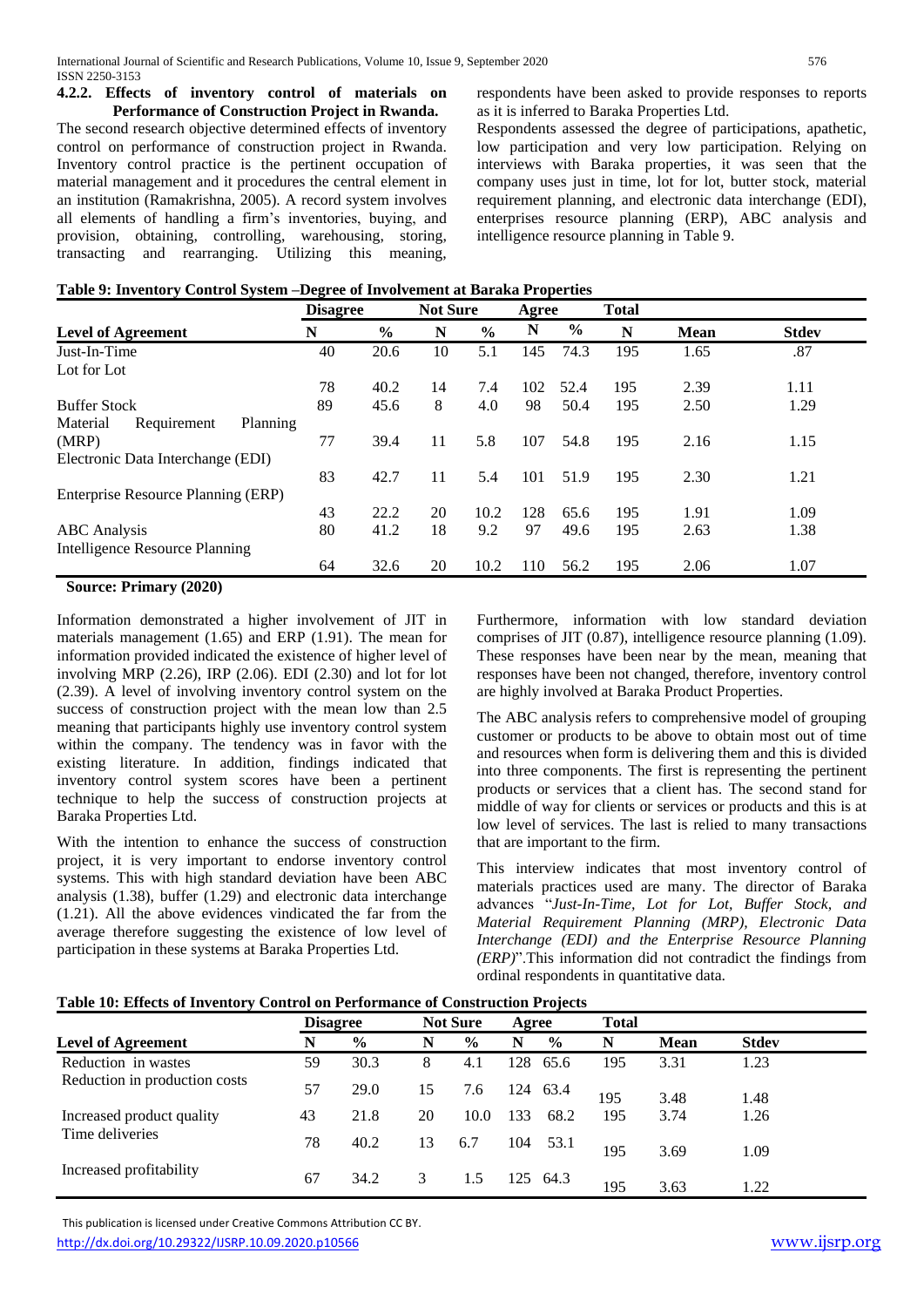International Journal of Scientific and Research Publications, Volume 10, Issue 9, September 2020 577

| ISSN 2250-3153                  |    |      |     |             |     |      |  |
|---------------------------------|----|------|-----|-------------|-----|------|--|
| Reduced stock levels            |    | 42.1 | 3.4 | 106 54.5    | 195 |      |  |
| Decreased production cycle time | 86 | 44.2 | 4.2 | 101 51.6    | 195 | 3.74 |  |
| System flexibility              |    |      |     | 103<br>52.8 | 195 | 3.74 |  |
| --<br>.<br>__                   |    |      |     |             |     |      |  |

**Source: Primary Data (2020)**

From Table 10, the average of information given with the highest impacts comprises: improved product quality, reduced production cycles times and system flexibility (3.74), timely provision and enhanced the profit and income (3.63). Inventory effects control system with mean higher than 3.5 meaning that participants accept that inventory control systems would stimulate the success of construction project at Baraka Properties. The tendency was concurred with the existing studies. Many respondents accepted that inventory control given that inventory control systems were high significant factor to the success of construction properties at Baraka Properties Ltd, Kigali.

Findings on the mean of adequately three meaning that they were apathetic of saying the influences. The above information include: reducing wastes (3.31), decreased the level of stock, reducing the production costs (3.48). Therefore, it may be indorsed to obstacles encountering material management and to the absence of adequate inventory control systems at Baraka Properties. The highest standard deviation is related to the decrease in production costs (1.48), reduction in stock level (1.31), enhanced production quality **Table 11: Correlation Analysis of the Study Variables**

(1.26) and the decrease of wastes (1.23) meaning that those answers have been far away from meaning while was insignificant. The lowest standard was from system flexibility (1.3) and timely provisions (1.09) meaning that answers have been near to the average of significance due to participants have been in concur with impacts. The analysis indicated that most of participants accepted that inventory control systems would stimulate the decrease of waste (65.6&), timely provision (53.1), reduction of cycles times (51.6), that in turn impacts the success of construction project.

Qualitative results indicated that inventory control has led to high performance for Baraka construction projects. In this regards, chief procurement of Baraka Properties asserts "*due to the adoption of inventory control, Baraka was able to reduce wastes, production costs, but also to ameliorate the product quality, delivering materials on due time and date, the productivity was also optimized profitability. Baraka properties Ltd was able to decrease the stock levels and the production cycle time with the system flexibility* ".This information did not contradict the findings from respondents.

|                                            |                  | <b>Inventory</b><br><b>System</b> | <b>ControlPerformance</b><br>-of<br>construction project |
|--------------------------------------------|------------------|-----------------------------------|----------------------------------------------------------|
| <b>Inventory Control System</b>            | Pearson          |                                   | $.884**$                                                 |
|                                            | Correlation      |                                   |                                                          |
|                                            | Sig.(2-tailed)   |                                   | .000                                                     |
|                                            | N                | 195                               | 195                                                      |
| <b>Performance of Construction Project</b> | Pearson          | .884**                            |                                                          |
|                                            | Correlation      |                                   |                                                          |
|                                            | $Sig.(2-tailed)$ | .000                              |                                                          |
|                                            | N                | 195                               | 195                                                      |

\*\*Correlation is significant at the 0.05 level (2-tailed). **Source: Primary Data (2020)**

Therefore, information indicated that coefficient relation between inventory control and performance of construction project at Baraka Properties was 0.884. The evidences implied a positive correlation between inventory control and performance of construction project of Baraka Properties Ltd, Kigali, Rwanda whereby had contributed significantly to the development of construction firms.

#### **4.2.3. Effects of Procurement on Performance of Construction Project in Rwanda**

This section provides information related to the effects of procurement on performance of construction project in Rwanda. Procurement consists of appointing contractors and

prepare a contract, but a beginning point in the process of provision (Mead & Gruneberg, 2013). These actions involved in the procurement process are purchasing of equipment, materials, labour and services necessary for construction and execution of a project (Kasim, et al., 2005). The researcher established ideas and point of views on if procurement influences performance of construction project in Rwanda. This section includes identifying, the growing problem in procurement process through various steps and the contribution their can afford to performance of construction project at Baraka Properties Ltd.

| Table 12: Effects of procurement on performance of construction project at Baraka Properties |
|----------------------------------------------------------------------------------------------|
|----------------------------------------------------------------------------------------------|

|                               |    | <b>Disagree</b> | <b>Not Sure</b> | Agree |               | Total |      |              |
|-------------------------------|----|-----------------|-----------------|-------|---------------|-------|------|--------------|
| <b>Level of Agreement</b>     |    | $\frac{0}{0}$   | $\frac{0}{0}$   |       | $\frac{0}{0}$ |       | Mean | <b>Stdev</b> |
| Floating of tender as per App | 53 | 27.1            | 28.1            | 87    | 44.8          | 195   | Z.U  |              |

 This publication is licensed under Creative Commons Attribution CC BY. <http://dx.doi.org/10.29322/IJSRP.10.09.2020.p10566> [www.ijsrp.org](http://ijsrp.org/)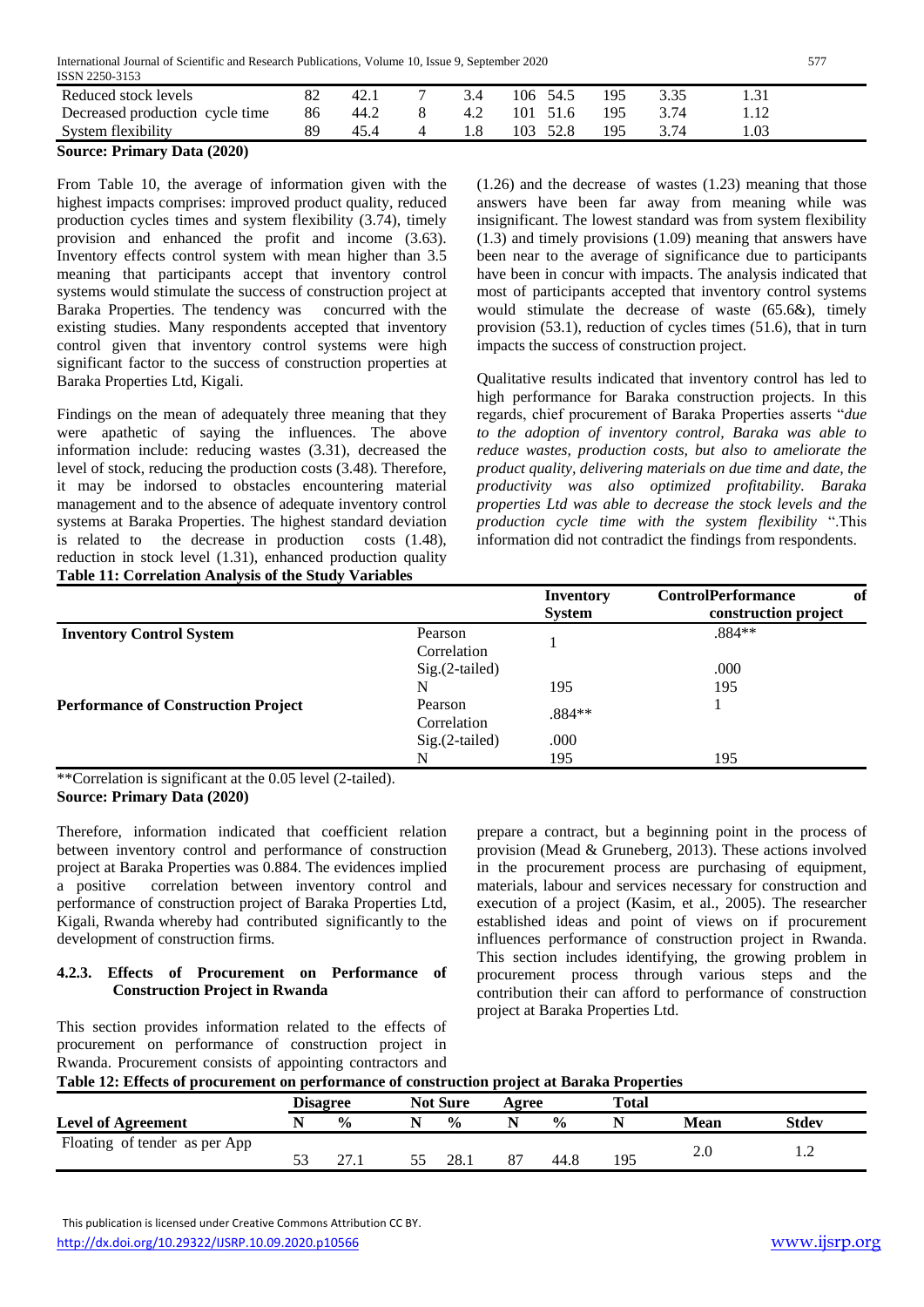| ISSN 2250-3153                        |     |      |    |      |     |      |     |     |     |
|---------------------------------------|-----|------|----|------|-----|------|-----|-----|-----|
| Procurement method are selected as    |     |      |    |      |     |      |     |     |     |
| indicated in the procurement plan     |     |      |    |      |     |      | 195 | 3.8 | 1.6 |
| (PP                                   | 6   | 3.1  | 55 | 28.1 | 134 | 68.8 |     |     |     |
| Timely<br>PP<br>of<br>approval<br>and |     |      |    |      |     |      |     | 4.1 | 1.2 |
| Insurance of GPN                      | 71  | 36.5 | 39 | 19.8 | 85  | 43.8 | 195 |     |     |
| Timely and appropriate submission     |     |      |    |      |     |      |     | 3.6 | 1.3 |
| of PR                                 | 41  | 20.8 | 81 | 41.7 | 73  | 37.5 | 195 |     |     |
| Adequacy of binding documents         |     |      |    |      |     |      |     | 3.4 | 1.5 |
|                                       | 130 | 66.7 | 37 | 18.8 | 28  | 14.6 | 195 |     |     |
| Advertisement<br>of<br>tender         |     |      |    |      |     |      |     | 4.1 | 1.2 |
| opportunities                         | 91  | 46.9 | 63 | 32.3 | 41  | 20.8 | 195 |     |     |
| Verification<br>of<br>Successful      |     |      |    |      |     |      |     |     |     |
| Bidder's price to the Market          |     |      |    |      |     |      |     | 2.0 | 1.2 |
|                                       | 142 | 72.9 | 14 | 7.3  | 37  | 19.8 | 195 |     |     |
| Procurement record keeping            |     |      |    |      |     |      |     |     | 1.6 |
|                                       | 79  | 40.6 | 77 | 39.6 | 37  | 19.8 | 195 | 3.8 |     |

#### **Source: Primary data (2020)**

People were irritable that most of tenders looking in procurement plan through procurement organs were indicated in sheet and that are actually not executed. People possesses perceptions that the preparation of procurement plan was pertinent in executed tenders. Information in Table 12, demonstrated that 45% of responses accepted that tenders were executed as per year procurement plan. Meanwhile, 27% and 28% of responses did not accept and were neutral on detached as per procurement plan. The disappointment to the procedure of tenders emanate from inadequate procurement system as imaged objectives were not realized.

A survey on the devotion in using procurement approaches demonstrated in yearly procurement plan that 68.8% of responses accept that the approaches were executed per plan. Information agrees that an amelioration of the procurement process as given that per had a suitable considerate on using procurement approaches this, evading pointless adjusted during the execution.

The purpose of general procurement notice was to change people on different procurement change that exist for each on financial year. It stimulate organizations to predict and make themselves. However, the announcement of GPN to the people stimulate competitiveness as many suppliers, contractors or service deliverers have awareness of change while increasing the success of construction project. This research demonstrated that 43.8% of participants from Baraka properties accepted that general procurement notice was accepted timely and issued to the community. However, 56.2% which contains 36.5% that disagree and 19.7% that are not sure on whether the general procurement notices were accepted on time and delivered to the people on due time.

This research evidenced that 37.5% accepted that procurement requirements from incumbent directorates or units were yielded at the right time and well denoted. In addition, 20.8% did not accept and 41.7% were not sure. This great number of

uncertainty and disagreement forth estate on fear on the study question. This evidences that to some extent there is an issue on delivering user requirements to the public procurement units for designing and beginning to tender.

Results show that 20.8% from Baraka Properties Ltd accept that procurement change were suitably adverse in accepted media. Moreover, 79.2 comprises of 46.9% did not accept and 32.3% were uncertain. The origin of a suitable publication was to afford equal chance by qualified suppliers or contractors and fascinate as many figures of economic actors as possible to confirm competition, while achieving value of money. A research conducted to assess the prices of bids for the accepted bidders evidenced that 72.9% of responses did not accept that bid process were verified prior to award to the approved bidders while the remaining 7.3% accepts with the statement.

The role of record keeping was very pertinent in improving clearness, audit and accountable with procurement system. Results shows that only 19.8% of responses from per accepted on system for upholding procurement records and 40.6% and 39.6% of responses have not been accepted and were neutral.

In order to strengthen data analysis, the researcher held interview with the chief in charge of inventory in order to see what and to what extent procurements practices had affects the success of Baraka construction projects. This this context, she confirms "*what I can tell you is that adequate inventory control practices we have adopted are for instance floating of tender as per App, adequate procurement methods selected as indicated in the procurement plan (PP), timely approval of PP and Insurance of GPN, timely and appropriate submission of PR, adequate binding of documents, advertisement of tender opportunities, verification of successful bidder's price to the market and procurement record keeping.* This information did not contradict the findings from ordinal respondents in quantitative data

**Table 13: Effects of procurement on performance of construction projects**

|                                                          |    | <b>Disagree</b> |    | <b>Not Sure</b> | Agree |               | <b>Total</b> |      |              |
|----------------------------------------------------------|----|-----------------|----|-----------------|-------|---------------|--------------|------|--------------|
| <b>Level of Agreement</b>                                |    | $\frac{0}{0}$   | N  | $\frac{0}{0}$   | N     | $\frac{0}{0}$ |              | Mean | <b>Stdev</b> |
| Improves quality of materials                            |    |                 |    |                 |       |               |              |      |              |
| procured                                                 | 78 | 40.2            | 15 | 7.9             | 101   | 51.9          | 195          | 2.9  | 1.4          |
| Acquiring of right materials at the<br>reasonable prices | 60 | 30.6            | 14 | 7.1             | 121   | 62.3          | 195          |      |              |

 This publication is licensed under Creative Commons Attribution CC BY. <http://dx.doi.org/10.29322/IJSRP.10.09.2020.p10566> [www.ijsrp.org](http://ijsrp.org/)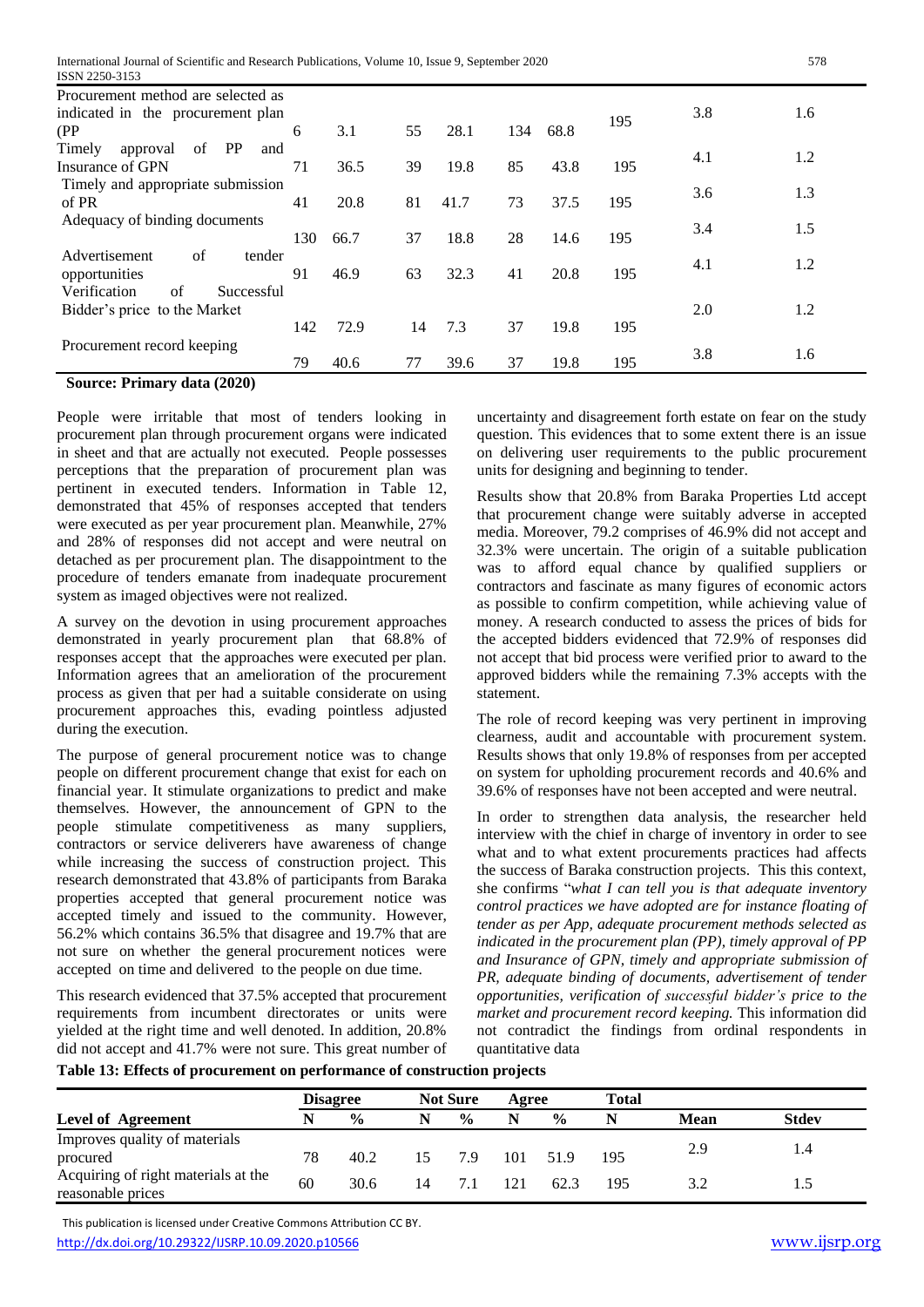| ISSN 2250-3153                                     |    |      |    |      |     |      |     |     |     |  |
|----------------------------------------------------|----|------|----|------|-----|------|-----|-----|-----|--|
| Ensure sufficient and availability of<br>materials | 34 | 17.3 | 20 | 10.2 | 141 | 72.5 | 195 | 3.6 | 1.4 |  |
| Recognition of a need for materials.               | 58 | 29.9 | 6  | 2.9  | 131 | 67.2 | 195 | 2.2 | 1.4 |  |
| Selection of possible source of<br>supplies        | 69 | 35.6 | 20 | 10.1 | 106 | 54.3 | 195 | 3.4 | 1.5 |  |
| Clear invoice and payments                         | 63 | 32.3 | 18 | 9.1  | 114 | 58.6 | 195 | 3.3 |     |  |
| Settling favourable tendering prices               | 56 | 28.6 | 15 | 7.9  | 124 | 63.5 | 195 | 2.9 | 1.4 |  |
| $\mathbf{D}$ $(AA)$<br>$\sim$<br>$\mathbf{r}$      |    |      |    |      |     |      |     |     |     |  |

**Source: Primary Data (2020)**

From Table 13, the average of information given with the highest impact comprised of: Improves quality of materials procured, acquiring of right materials at the reasonable prices (2.9), ensure sufficient and availability of materials (3.2) and recognition of a need for materials (3.6). The effects of procurement with mean higher than 3.3 meaning the participants accept that impacts of procurement would achieve the highest level of success of construction project at Baraka Properties. The tendency was in accepting with the existing and previous studies. Most of responses accepted that procurement systems were a positive element to the success of construction properties at Baraka Properties Ltd, Kigali.

Findings with the mean of about three inevitable have been apathetic of the aforementioned impacts. Those include: selection of possible source of supplies (2.2), clear invoice and payments (3.4), and settling favourable tendering prices (3.3). It is able to qualify the constraints encountering procurement at Baraka Properties.

Qualitative information on procurement indicated that this material management practice used by Baraka Properties stimulates the success of construction projects undertaken by the company. Furthermore, interview held with the director of procurement unit indicates that he says "*this practice improves quality of materials procured, right materials at the reasonable prices, to be sure with sufficient and availability of materials, recognition of a need for materials, selection of possible source of supplies, clear invoice and payments and leads to settle of favourable tendering prices"*. This information did not contradict the findings from respondents.

#### **Table 14: Correlation Analysis of the Study variables**

|                                            |                        | <b>Procurement Process</b> | <b>Performance</b><br>-of<br>construction project |
|--------------------------------------------|------------------------|----------------------------|---------------------------------------------------|
| <b>Procurement process</b>                 | Pearson<br>Correlation |                            | $.874***$                                         |
|                                            | $Si.(2-tailed)$        |                            | .000                                              |
|                                            | N                      | 195                        | 195                                               |
| <b>Performance of Construction Project</b> | Pearson<br>Correlation | $.874**$                   |                                                   |
|                                            | $Sig.(2-tailed)$       | .000                       |                                                   |
|                                            | N                      | 195                        | 195                                               |

\*\*Correlation is significant at the 0.05 level (2-tailed). **Source: Primary Data (2020)**

Findings indicated that coefficient correlation between procurement process and performance of construction project at Baraka Properties is 0.874. It means that there is a significant correlation between procurement process and success of construction project of Baraka Properties Ltd, Kigali, Rwanda hence has contributed to the development of company.

#### **5. CONCLUSION AND RECOMMENDATIONS**

The first research objective assessed effects of material estimation cost on performance of construction project at Baraka Properties Ltd. The researcher argued that in most of cases, contractors efforts used in managing costs were relied on managing resources. A quantitative analysis was done using coefficient correlation test at 95% indicates that cost reports, cost estimation and budget, and resource management were pertinent elements utilized by contractors to copy with cost on construction projects.

 This publication is licensed under Creative Commons Attribution CC BY. http://dx.doi.org/10.29322/JJSRP.10.09.2020.p10566 [www.ijsrp.org](http://ijsrp.org/) www.ijsrp.org

The second research objective determined effects of inventory control system on the success construction project at Baraka Properties Ltd. Findings discovered the existence of a positive relationship between inventory control and performance of construction project. This meant that through inventory control in material management, a company can attain the profit of adequate utilization of employees, affording system flexibility, enhancing production, reducing lead time, reducing wastes, reducing production expense, enhancing product quality were attained.

Scores from the study indicated that inventory control system contribute more to the success of construction project, and like companies should know that inventory control will be strongly accepted in material management actions related to the attaining of higher level of success for construction project. Findings indicated that coefficient correlation between inventory control and performance of construction project was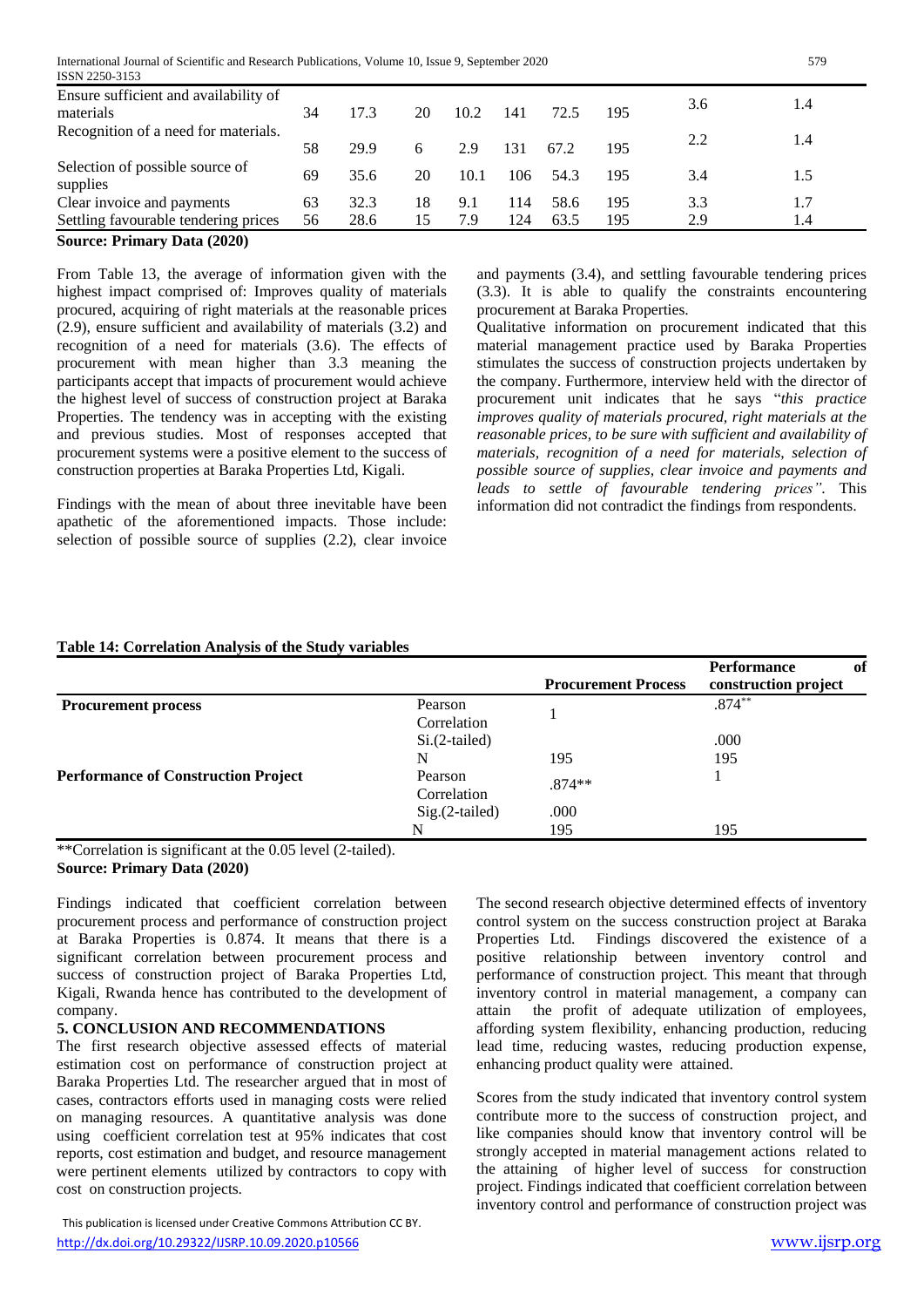0.884. It implied the significance link between inventory system and success of construction projects of Baraka PropertiesLtd.

The third objective examined the effects of procurement on performance of construction projects of Baraka Properties Ltd. Procurement in the company did not succeed to preservice the reliability and integrity as the government according wrong contract management, and analysis ca stimulate the postponements or retardation in distributing due financial means provisions to suppliers, cost increase owing to unnecessary change orders. In addition, most of efforts are concerted to people who have tender that are approved rather than considering it in a holistic way of procuring.

Following the findings from this research, the researcher recommended the management of Baraka Properties Ltd, and other construction firms to embrace construction material management in Rwandan construction companies to improve project performance. There is a need of adopting the best management plans. Giving enough and professional figures of labour and adequate materials using detailed cost estimation and using adequate bidding documents.

This study proposes that contractors focus on issues that remarkably impact cost management, involvement of expert in cost estimation renewing staff members through in-service training, refresher course and involvement in workshops of cost management system. Construction sector may consider effects of developing ICT to systematize their cost information management systems. The research proposes the necessity to use inventory control system and information communication technology particularly MRP for attaining higher level of success and ameliorating the ultimate outcomes of site construction. There is a need to afford stuffiest in service training and capacity building for construction management of material in the country in order to have adequate site in construction.

Further studies are needed to establish the efficiency of these mechanism for managing construction projects.

Furthermore, the study had only focused on cost in term of material management. In this regards, a study is needed to see the contribution of material management on project provision in term of quality. Furthermore, a wide sector wit sample may be adequate to generalize information discussed in the research.

#### **REFERENCE**

- [1]. Abdul Rahman I., Memon A.H., Azis A., Asmi A., Abdullah N.H., (2013). Modeling causes of cost overrun in large construction projects with partial least squareSEM approach: contractor's perspective, *Research J. of Applied Sciences, Engineering and Technology*, 5, 6, 1963–1972.
- [2]. Alvi, M.H. (2016). *A Manual for Selecting Sampling Techniques in Research*, University of Karachi, Iqra University
- [3]. Babbie, E. R. (2009).*The Practice of Social Research*, Wadsworth Pub Co.
- [4]. Baldwin,A. & Bordoli, D (2014). *A handbook for Construction planning and scheduling. West Sussex*: John Wiley & Sons Ltd.

 This publication is licensed under Creative Commons Attribution CC BY. http://dx.doi.org/10.29322/JJSRP.10.09.2020.p10566 [www.ijsrp.org](http://ijsrp.org/) www.ijsrp.org

- [5]. Bank, W. ( 2018). *World Bank Forecast for Rwanda.* Kigali: p.153.
- [6]. Benton W.C., McHenry L., (2010). *Construction purchasing & supply chain management, New York:* The McGraw-Hill Companies, Inc.
- [7]. Blaxter, L.; Hughes, C.; & Tight, M. (2010). *How to Research*, 2nd Ed. (Open University Press, Celtic Court 22 Ballmoor Buckingham MK18 1XW)
- [8]. Caldas C.H., Menches C.L., Reyes P.M., Navarro L., Vargas D.M.,(2014). Materials management practices in the construction industry, *Practice Periodical on Structural Design and Construction*, pp. 1–8.
- [9]. Calkins, M. (2009). *Materials for Sustainable Sites*. New Jersey: John Wiley & Sons,Inc.
- [10]. Carver, R. H. & Nash, J. G. (2009). *Doing Data Analaysis with SPSS Version 16*. Boston: Cengage Learning.
- [11]. Cheng, Y. M. (2014). An exploration into costinfluencing factors on construction projects. *International Journal of Project Management*, 32(5), pp. 850-860.
- [12]. Christopher, M. (2011). *Logistics & Supply Chain Management*. London: Pearson Education Limited.
- [13]. Cohen, L., Mainion, L. & Morrison, K. (2012).*Research Methods in Education Oxon*, Routledge.
- [14]. Cooke B., Williams P. (2009). *Construction planning, programming and control*, (3rd ed.), West Sussex: Wiley-Blackwell.
- [15]. Creswell, J. W. (2013). *Qualitative inquiry and research design: Choosing among five approaches*. Thousand Oaks, CA: Sage Publication
- [16]. Del Pico W.J., (2013). *Project control-integrating cost and schedule in construction*, New Jersey: John Wiley & Sons, Inc..
- [17]. Doloi H., Sawhney A., Iyer K.C., Rentala S., (2012) Analysing factors affecting delays in Indian construction projects, *Int. J. of Project Management*, 30, 4, 479–489.
- [18]. Donyavi, S. & Flanagan, R.(2009). *The Impact of Effective Material Management on Construction Site Performance for Small and Medium Sized Construction Enterprises*. Nottingham, Association of Researchers in Construction Management, pp. 11-20.
- [19]. Durdyev S., Mbachu J., (2011). On-site labour productivity of New Zealand construction industry?: key constraints and improvement measures, *Australasian J. of Construction Economics and Building,* 11, 3, 18–33.
- [20]. El-Gohary K.M., Aziz R.F., (2014). Factors influencing construction labor productivity in Egypt, *J. of Management in Engineering*, 30, 1, 1–9,.
- [21]. Ezhilmathi, D. (2016). Study of material manageemnt. *Internal research journal of enginerring and technology (IRJET),* 640-641.
- [22]. Flanagan, D. a. (2009). Assessment of materials on building projects in United States of Amercia. *Journal of engeneering and technological management Issues 4 (part-1), pp.59-64*
- [23]. Goldman,(20012). Research: Do you really know what your thinks of your CU? Credits *Union Journal*, 11(49).10.
- [24]. Gulghane, P.P. (2015). Management for construction materials and control of construction waste in industry. *Internal Journal of Engineering Research and Applications, Vol.5, Issues4(part-1), pp.59-64*.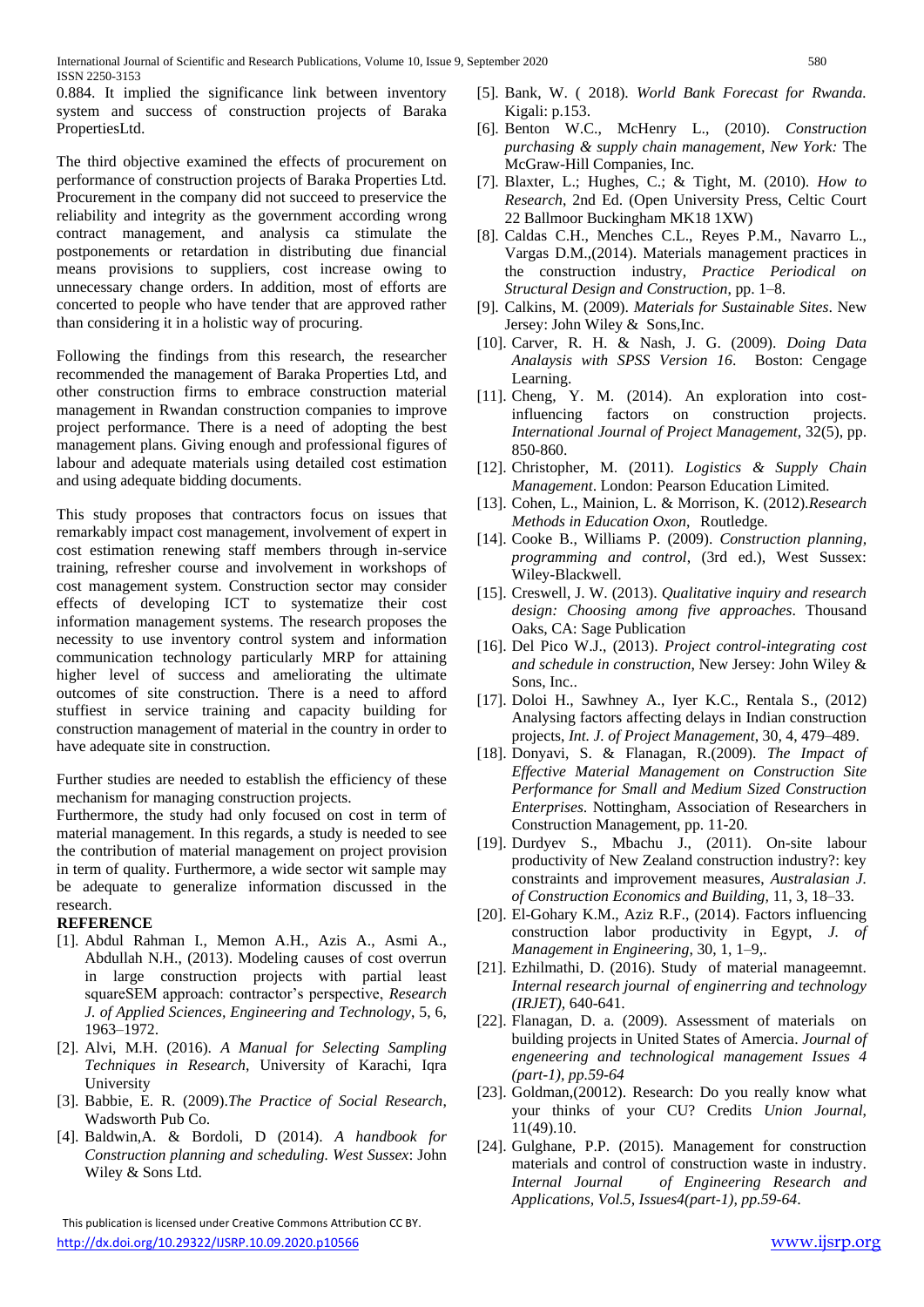- [25]. Gunduz, M., Nielsen, Y. & Ozsdemir, M. (2013). Quantification of Delay Factors Using Relative Importance Index Method for construction projects in Turkey. *Journal of Management in Engineering*, 29(2), pp. 133-139.
- [26]. Guo J., (2014). Construction materials management system design based on barcode, *Journal of Advanced Materials Research*, 860, 2825–2829.
- [27]. Hughes, D (2014). Construction innovation: information, process, management . *Journal of engeering construction and technologigy* 14.210-228
- [28]. IMF. ( 2018). *World Economic outlook database.* Kigali: IMF.Org.Internationald Monetary Fund Management.
- [29]. Information Technology Associatiom. (2019). *Information on average tariff rates and types that USA. firms should be aware of when exporting to the market.* Kigali: Export.gov.
- [30]. Jarkas A.M., Bitar C.G.,(2011). Factors affecting construction labor productivity in Kuwait, *Journal of Construction Engineering and Management*, 138, 7, 811–820.
- [31]. Kasim N., (2011). ICT implementation for materials management in construction projects?: case studies, *KICEM Journal of Construction Engineering and Project Management*, pp. 31–36.
- [32]. Kasim N., Ern P.A.S.,(2014). The awareness of ICT implementation for materials management in construction projects, *International Journal of Computer and Communication Technology,* 2, 1, 1–10.
- [33]. Keith, B., Vitasek, K. & Kling, J. (2016). *Strategic Sourcing in the New Economy - Harnessing the potential of sourcing Models for Modern Procurement*. London: Palgrave Macmillan.
- [34]. Khandve, G.A. (2015). Management for construction materials and control of construction waste in construction industry . *International Journal of Computer and Communication Technology,* 2, 1, 1–10.
- [35]. Kirkpatrick, L. A. & Feeney, B. C. (2015). *A simple Guide to IBM SPSS for version 22.0*. Boston: Cengage Learning.
- [36]. Latha, K. A. (2014). *Assessment of the role of material management on organizational perofrmance.* Boston: Cengage Learning
- [37]. Lopes, J., Oliveira, R., & Abreu, M. I. (2017). The Sustainability of the Construction Industry in Sub-Saharan Africa: some new evidence from recent data. *Procedia Engineering*, *172*, 657-664.
- [38]. Low ,SP. (2014). *Project quality management critical success factors for buildings.* Signapore. Sprigner.
- [39]. Low, S. P. & Ong, J. (2014). *Project Quality Management Critical Success Factors For Buildings*. Singapore: Springer.
- [40]. Mcdermott, P. (2003). *Think piece: policy through procurement? in the future of procurement? In the future of procurement and its impacts on construction, a workshop of joint contracts tribunal & the University of Salfor*,.Salford: Tribunal & University of Salford.
- [41]. Meng X.,( 2012 ) The effect of relationship management on project performance in construction, *International Journal of Project Management*, 30, 2, 188–198.
- [42]. MINALOC. (2013). *The investigation on causes of the building collapse.* Kigali: MINALOC News .

 This publication is licensed under Creative Commons Attribution CC BY. http://dx.doi.org/10.29322/JJSRP.10.09.2020.p10566 [www.ijsrp.org](http://ijsrp.org/)

- [43]. Mincks W.R., Johnston H.,(2011). *Construction jobsite management*, (3rd ed.), New York: Delmar Cengage Learning.
- [44]. MINICOM. (2013). *Contruction Materials Master Plan.* Kigali: Rwandatrade.rw.
- [45]. Nagapan S., Abdul Rahman I., Asmi A. (2012), Factors contributing to physical and non-physical waste generation in construction industry, *International Journal of Advances in Applied Sciences*, 1, 1, 1–10.
- [46]. Nagapan, I. A. (2012). Physical and non-physical waste generation in construction industry. *International Journal of Advances in Applied Sciences. 1,*1-10. 30, 2, 188–198
- *[47].* Ndegeya, C. (2015). *Multi-Storey Block at the University of Rwanda College of Science and Technology/KIST.* Kigali:New Times*.*
- [48]. Ng S.T., Shi J., Fang Y.(2009). Enhancing the logistics of construction materials through activity-based simulation approach, *Journal of Engineering, Construction and Architectural Management*, 16, 3, 224–237.
- [49]. Nwachuku,F.E. (2010). Material management techniques and construction project. *Interdisciplimary Journal of Contemporary research in Business 2, 90- 105*. 16, 3, 224–237
- [50]. Othman I., Napiah M., Potty N.S.,(2014). Resource management in construction project, *Journal of Applied Mechanics and Materials*, 567, 607–612.
- [51]. Patil A.R., Pataskar S.V., (2013).Analyzing material management techniques on construction project, *International Journal of Engineering and Innovation Technology*., 3, 4, 96– 100.
- [52]. Patil A.R.S.V.(2013). Analysis of material manageemnt techniques. *International Journal of Engineering and Innovation* 3(4),*96-100* . 3, 4, 96– 100
- [53]. Paustian,K, Lehman,J,Ogle,S,Real,D,Robertson,G.P &Smith,P. (2016).*Climate -Smart Soil.In Nature*  532(7597), pp. 49-57.Doi 10.1038/nature17174
- [54]. Phani Madhavi, S. V. (2013). Material manageemnt in constructinon.*International journal of research in engineering and technology vol2, issue 13,pp.400-403* . . 49-57.Doi 10.1038/nature17174
- [55]. Pickard, A.J. (2012), Research methods in information. London: Facet Publishing" *Journal of information literacy,* 1 (3), 3-2007-1.
- [56]. Potty N.S., Irdus A., Ramanathan C.T. (2011). *Case study and survey on time and cost overrun of multiple D&B projects, 2011* National Postgraduate Conference, pp. 1–6.
- [57]. Ren, C. A. (2011). *Advanced Engineering Informatics 25.* 198-207. . 49-57.Doi 10.1038/nature17174
- [58]. Rivas R.A., Borcherding J.D., Gonz´alez V., Alarcón L.F.,(2010). Analysis of factors influencing productivity using craftsmen questionnaires?: case study in a Chilean construction company, *Journal of Construction Engineering and Management*, 137, 4, 312–320.
- [59]. Safa M., Shahi A., Haas C.T., Hipel K.W., (2014). Supplier selection process in an integrated construction materials management model, *Journal of Automation in Construction*, 48, 64–73.
- [60]. Said H., El-Rayes K., (2012).Optimal material logistics planning in congested construction sites, *Construction Research Congress* 2012 c ASCE 2012, pp. 1580–1589.